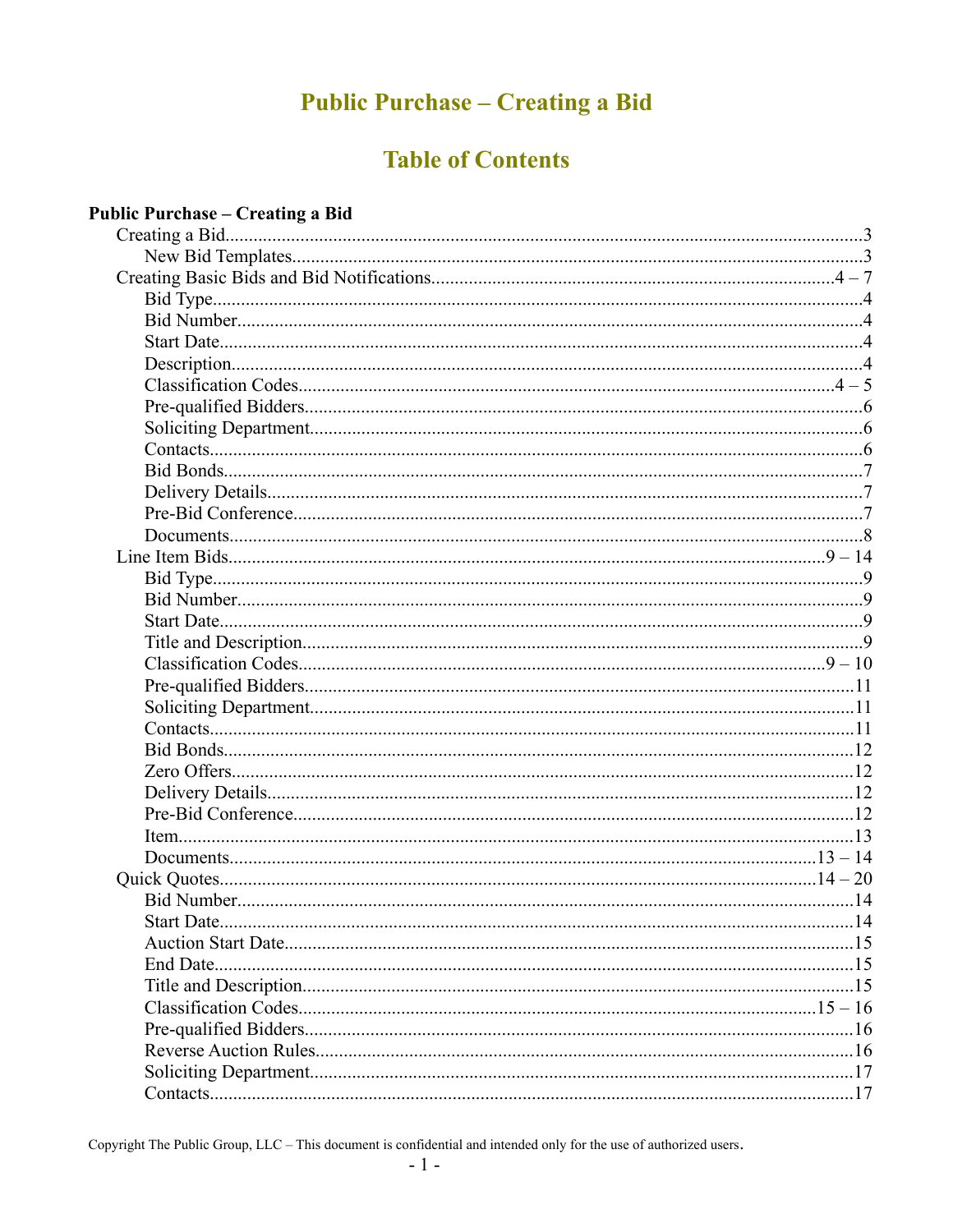## **Public Purchase - Creating a Bid Table of Contents (continued)**

| Bid Bonds |     |
|-----------|-----|
|           |     |
|           |     |
|           |     |
|           |     |
|           |     |
|           | -20 |
|           |     |
|           |     |
|           |     |
|           | 21  |
|           |     |
|           |     |
|           |     |
|           |     |
| Contacts. |     |
|           |     |
|           |     |
|           |     |
| Item.     | .24 |
|           | .25 |
|           |     |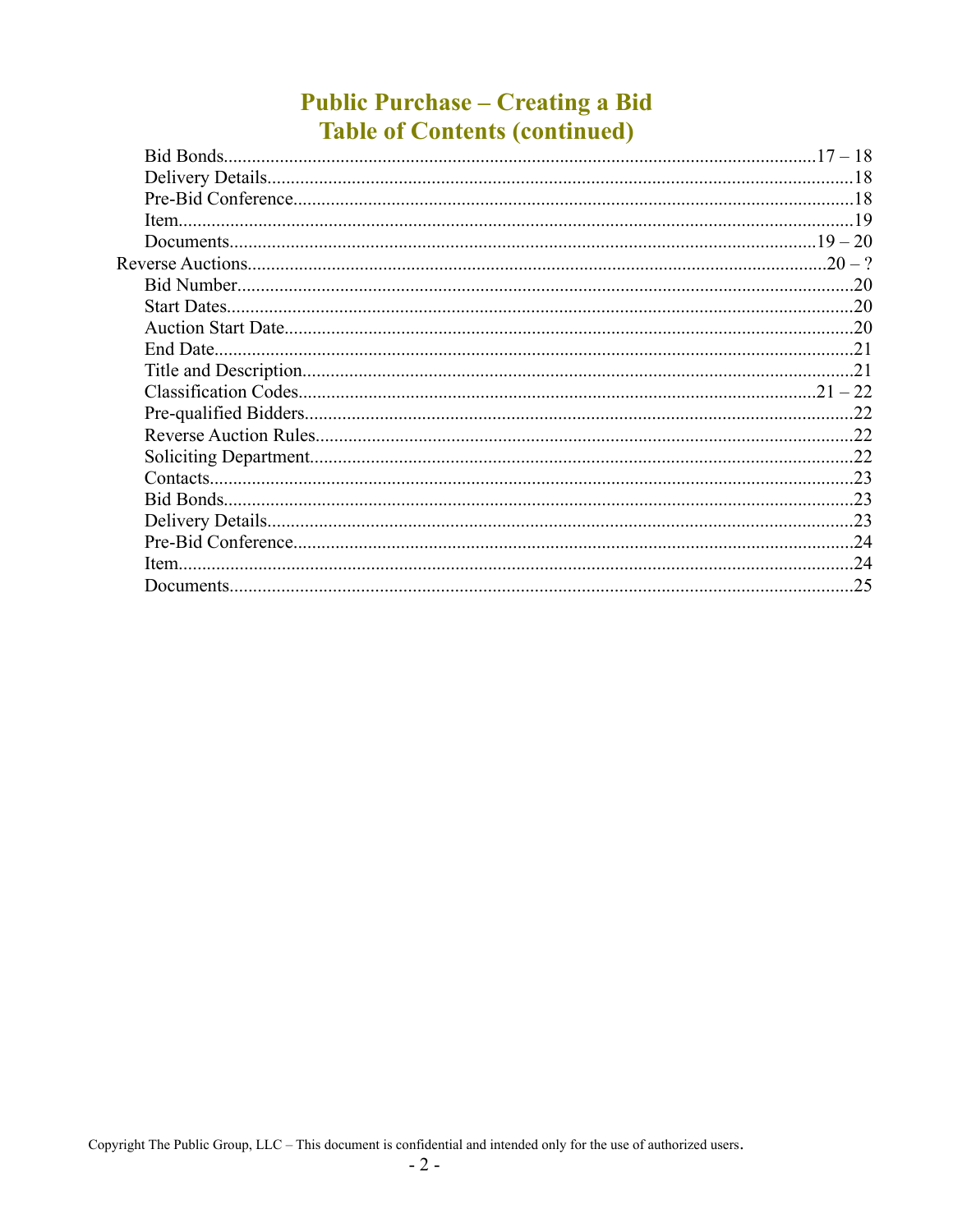## **Public Purchase – Creating a Bid**

Creating a Bid – To get started you will want to click on the "New Bid" tab on your tool bar. Choose the template that fits your bid.



Bid Notification – Is the most basic form of e-Procurement. Our system notifies your vendors, posts your bids online and allows vendors to download your bid packet. The system also tracks vendors notified, vendors who view, vendors who download documents and allows vendors to ask questions, however bids are mailed in.

Basic Bid – This is the next step in e-Procurement and allows vendors to respond online by downloading your bid packet and uploading their bid documents through the website electronically or mailing them in if the vendor chooses. This can significantly cut costs for the vendors in responding to your bids.

Line Item Bids – This is the complete electronic response. This requires vendors to enter their price into our system electronically. While it can take a little longer in creating these bids you can save a considerable amount of time after the bids close in the tabulation features our system offers.

Quick Quotes – These bids are defined per agency according to each agency's requirements. They are designed for a quick turn around, vendors can submit pricing information within an open or sealed bid format.

Reverse Auction – Reverse auctions are open bids that work well for easily definable commodities such as paper, gravel, salt, etc. They do not work well for everything but can save an agency a considerable amount of money on many items. These bids are open and the vendors compete to offer the lowest prices.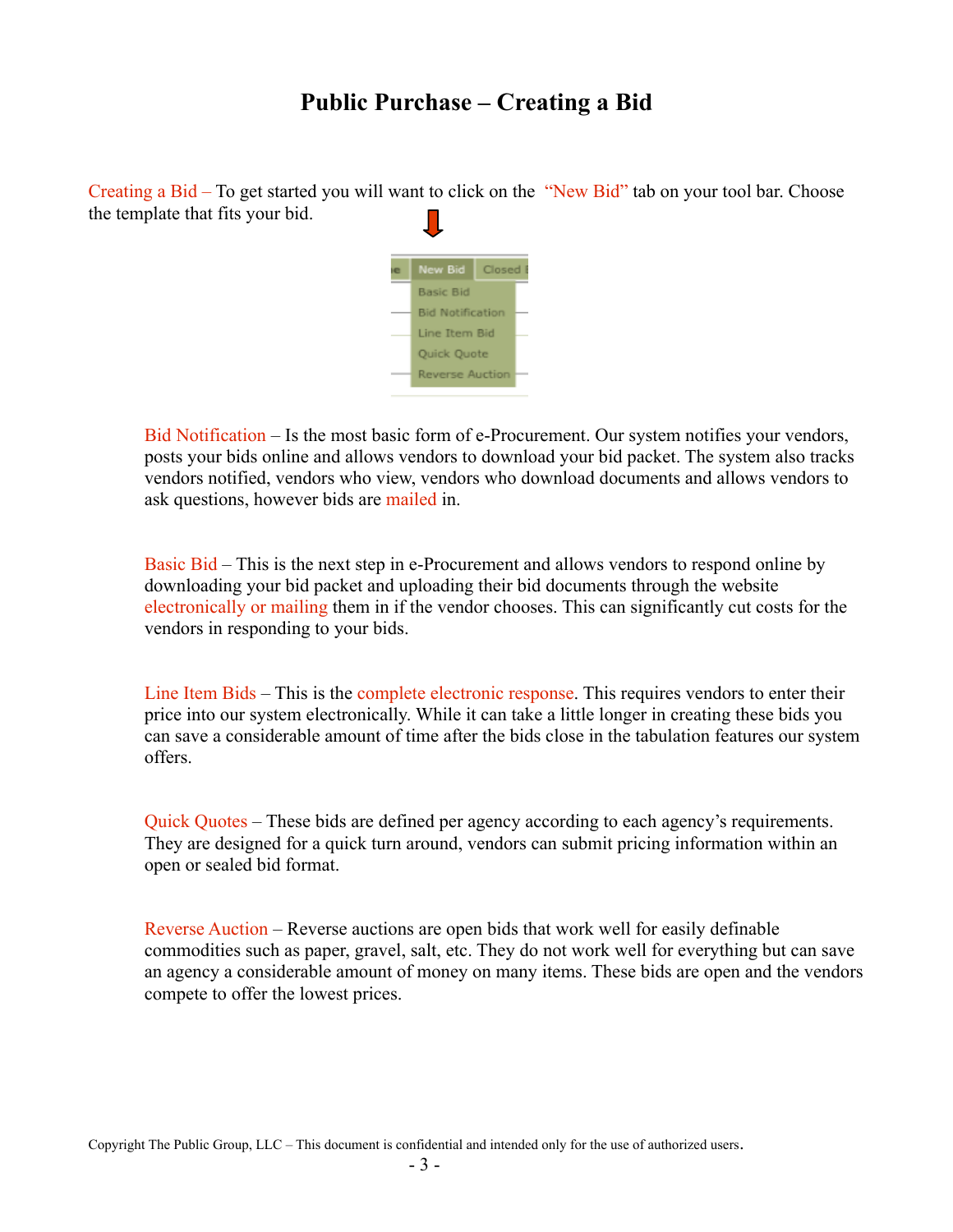Bid Notification – The bid responses are mailed back into the agency. Basic Bid -These bid responses can a electronic and or mailed into the agency.

Start with choosing a "Bid type" and entering a "Bid number."

| <b>Bid type</b> |                          |       |  |
|-----------------|--------------------------|-------|--|
| RFP             |                          |       |  |
| <b>RA</b>       |                          |       |  |
| <b>RFB</b>      |                          | Bid # |  |
| RFI             |                          |       |  |
| <b>RFP</b>      | $\overline{\phantom{a}}$ |       |  |
| <b>RFQ</b>      |                          |       |  |

Choose the Starting date for the bid.

When a box is checked it means YES.

Example: Yes, I want to use the Auto Release. Meaning at listed day and time the bid is going to be automatically released.

| ★ Start date (US/Central) |             |                |
|---------------------------|-------------|----------------|
| Date   Aug 24, 2009       | Time 7:00am | ■ Auto Release |

No, I do not want to use the Auto Release. I will go in and release the bid myself.

| <b>Start date (US/Central)</b> |      |              |
|--------------------------------|------|--------------|
| Date                           | Time | Auto Release |
|                                |      |              |

Description – You may already have a description written up for the bid. You can copy and paste that information in or enter in a description for the bid.

Classification Codes – Is a key part of the bid. This is how your vendors are going to be notified of the bid. Click on "[Add Classifications]." Browse to look at all categories. Once you have found the category click on it.



This will open to a sub category. Find what you are looking for, click on that category.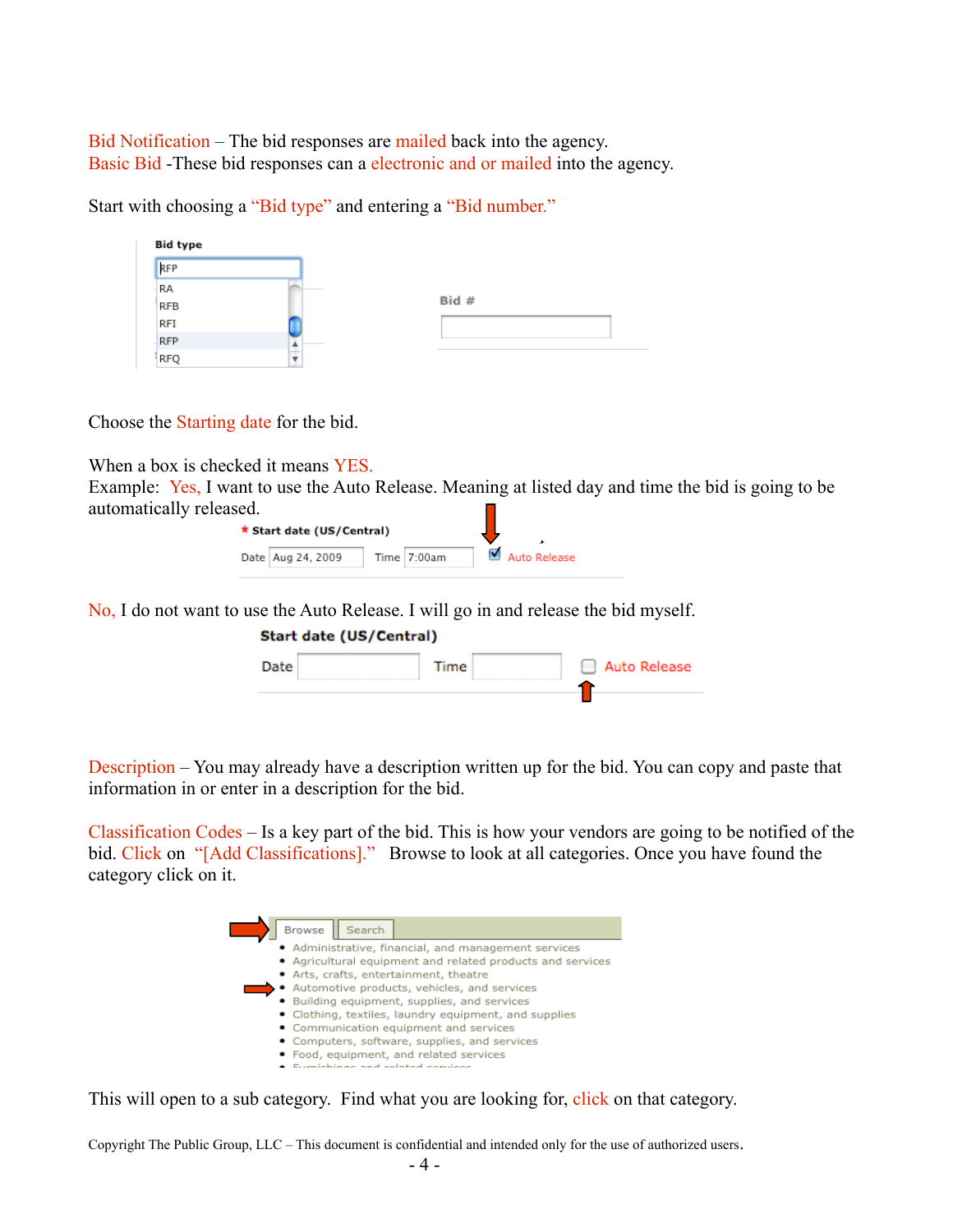

Now, you can go into detail on what you need. Click on "[Add]" at the end of each item that you want in the bid. If you don't want the item that you click on, use the "Trash can." This will remove the item from the bid.

| Browse | Search                                                                  |
|--------|-------------------------------------------------------------------------|
|        | • Administrative, financial, and management services                    |
|        | • Agricultural equipment and related products and services              |
|        | · Arts, crafts, entertainment, theatre                                  |
|        | · Automotive products, vehicles, and services                           |
|        | o Automotive accessories for automobiles, buses, trailers, trucks, etc. |
|        | $\blacksquare$ [055-02] Air bags, automotive $\blacksquare$             |
|        | ■ [055-04] Air conditioners and parts                                   |
|        | Ĥ<br>■ [055-05] Anti-theft and security devices, automotive             |
|        | ■ [055-06] Automobile top carriers [Add]                                |
|        | ■ [055-08] Belts, safety; and child restraint systems<br>[Add           |
|        | ■ [055-10] Brake adjusters                                              |

If you know the code number you are wanting, click on "Search" and enter in the code number or a key word description.

| <b>Browse</b> | Search |  |
|---------------|--------|--|
| Keyword:      |        |  |

Your suspended vendors will NOT receive bid notification emails whether it was sent by invitation or classification match.

Prequalified Bidders -Clicking the box will indicate that all bidders must prequalify before they can respond to this bid.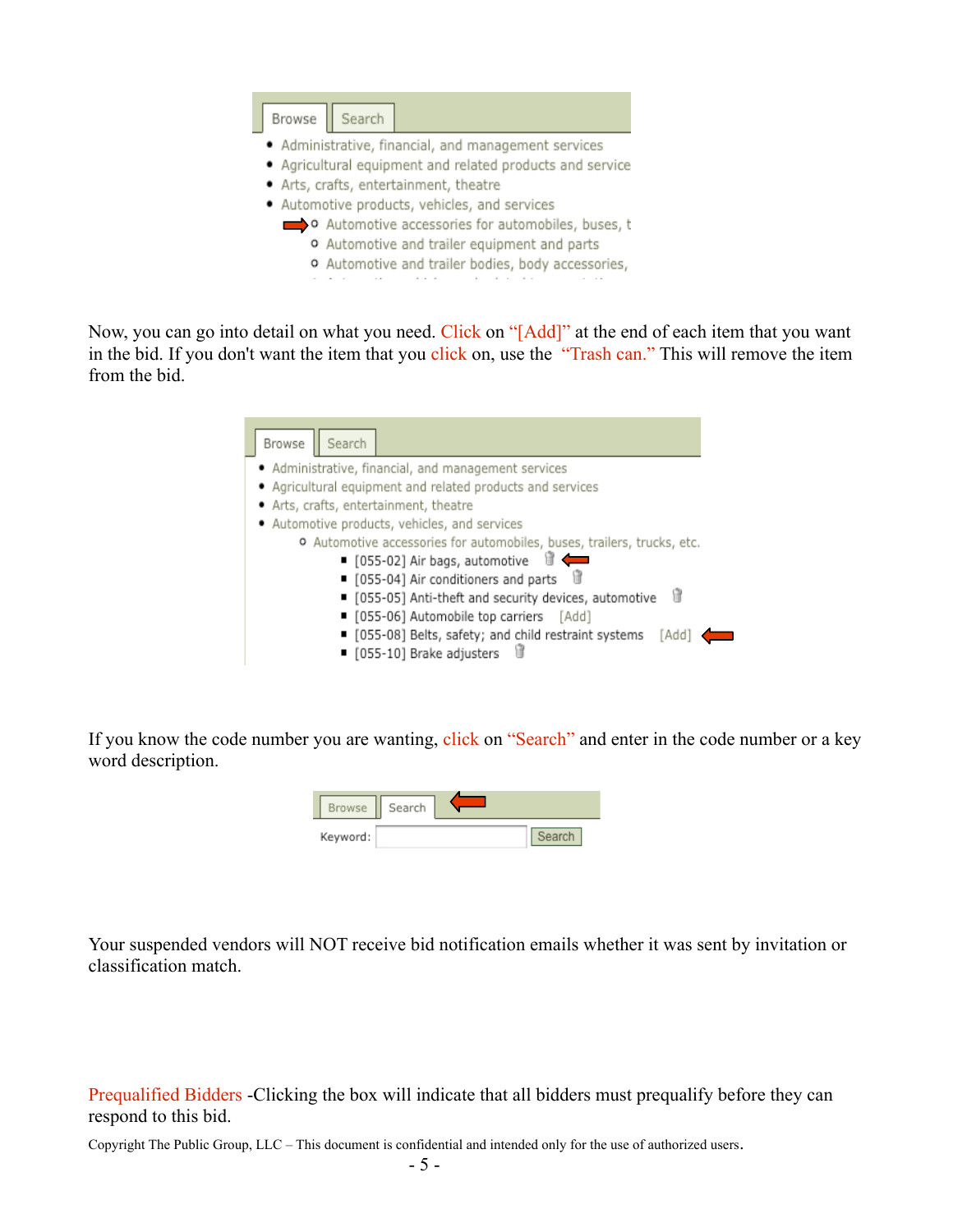| <b>Prequalified Bidders</b> ?             |  |
|-------------------------------------------|--|
| $\Box$ Only pregualified bidders can bid. |  |

Restricted Access – This is a private bid. When using this feature you WILL NOT use classification codes. You will invite or notify selected vendors by using the vendor icon found in the on the home page once this bid is saved. Only those selected vendors will be able to view this bid.

Soliciting Department – This will allow you to attach the soliciting bid to a department. To set this up please contact your Public Purchase representative.

| <b>Soliciting Department</b> |                           |  |  |
|------------------------------|---------------------------|--|--|
|                              | Department Public Works   |  |  |
|                              | <b>Public Works</b>       |  |  |
|                              | <b>Central Purchasing</b> |  |  |

Contacts – click on "Add Contact" to see a list of all your users for Purchase. Here you will be able to add contacts to the bid.

| <b>Contacts</b> [Add Contact] |      |         |                             |                    |
|-------------------------------|------|---------|-----------------------------|--------------------|
|                               | Main | Release | Prequalification<br>Request | Ouestion<br>Posted |
| John Smith                    |      |         | $\overline{\phantom{a}}$    |                    |

Find the new contact, click on "Select" this will add the new contact to the bid.

| Select   | <b>V</b> Username | ► First Nam |
|----------|-------------------|-------------|
| [Select] | bobbieboy         | Robert      |
| [Select] | demo              | John        |

Choose what you want the contacts to do within the bid. If you choose the wrong contact use the "Trash can" next to the name, and the contact will be deleted from the bid.



Bid Bonds – If a bid bond is not required for this bid type skip over this section. If a bond is Copyright The Public Group, LLC – This document is confidential and intended only for the use of authorized users.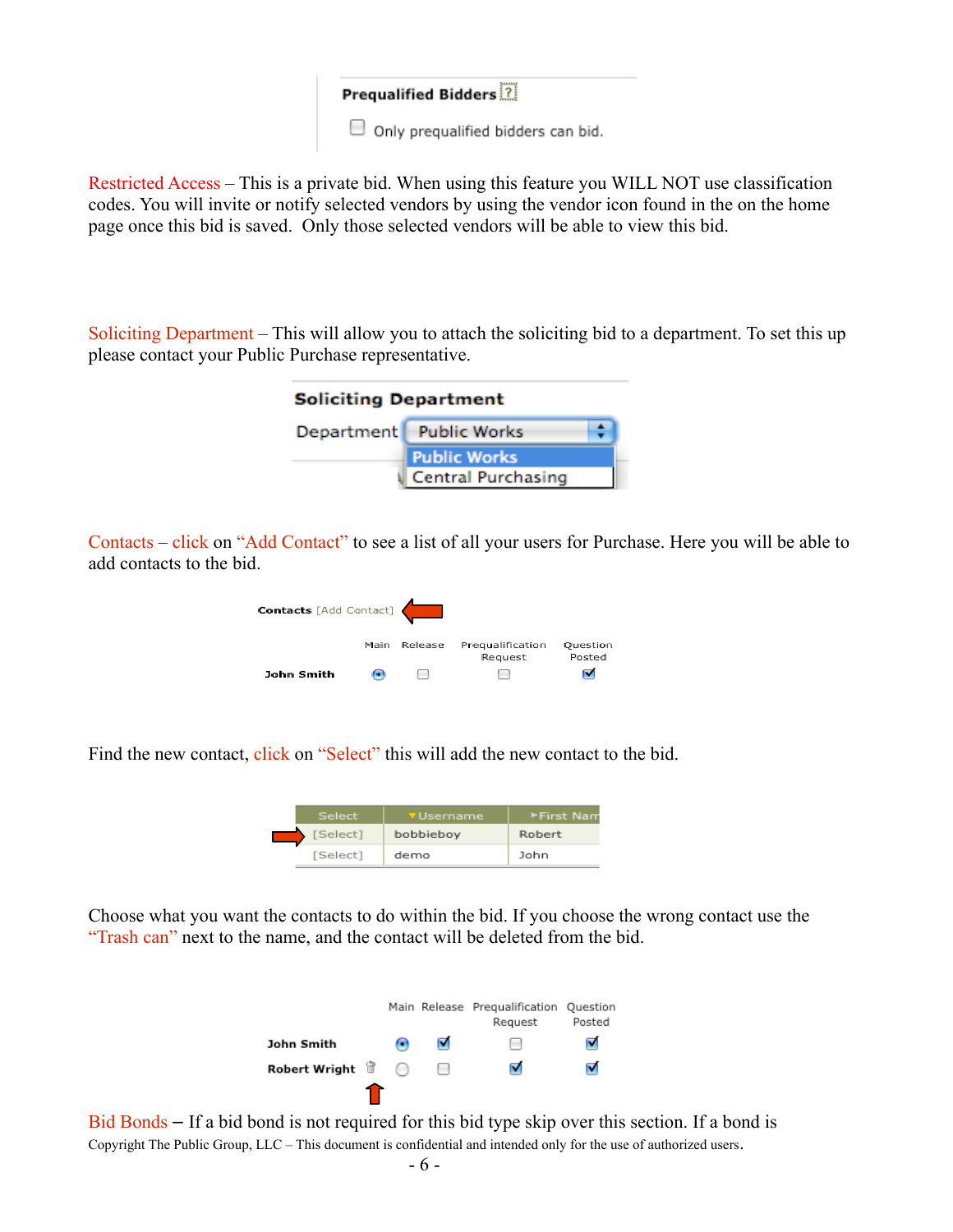required for the bid, click on the Enable Bid Bonds for this bid box. Select your response value. Enter in the amount or the percentage needed, **do not use decimal points** when entering in a value. Click on the box if a vendor must provide their bid bond information before responding to the bid. You can have your bonds submitted in three different ways: Electronic, Scanned and Uploaded or Mailed in. You will need to specify this in your bid details.

| <b>Bid Bonds</b>                                                                           |
|--------------------------------------------------------------------------------------------|
| Enable Bid Bonds for this bid                                                              |
| Bond value specified as: (2) Percentage of bid<br><b>Exed dollar amount</b><br>Bond value: |
| Vendor must provide bid bond information before responding to bid                          |

Delivery Details – Enter in all of the delivery information for your items. Including date, time and place for delivery. If items are to be delivered to different location list the item and where.

Pre-Bid Conference – Put in the date,time and location for the conference. Add any notes. Indicate by clicking on the box if vendor attendance is required for the conference. Upload any documents by clicking on "Upload files" this will allow you to upload any type of document. Any files upload within the Pre-bid section will be attached for the pre-bid conference information.

| Date                          | Time                 |  |
|-------------------------------|----------------------|--|
| Location                      |                      |  |
| Notes                         |                      |  |
|                               |                      |  |
|                               |                      |  |
|                               |                      |  |
|                               |                      |  |
|                               |                      |  |
|                               |                      |  |
|                               | $B$ <i>I</i> $U$ ABC |  |
| <b>Attendance required</b>    |                      |  |
| Vendor attendance is required |                      |  |
| <b>Attachments</b>            |                      |  |
| Upload File                   |                      |  |

Documents - These documents will be for the bid its self. Click on "Upload File" this will allow you to Copyright The Public Group, LLC – This document is confidential and intended only for the use of authorized users.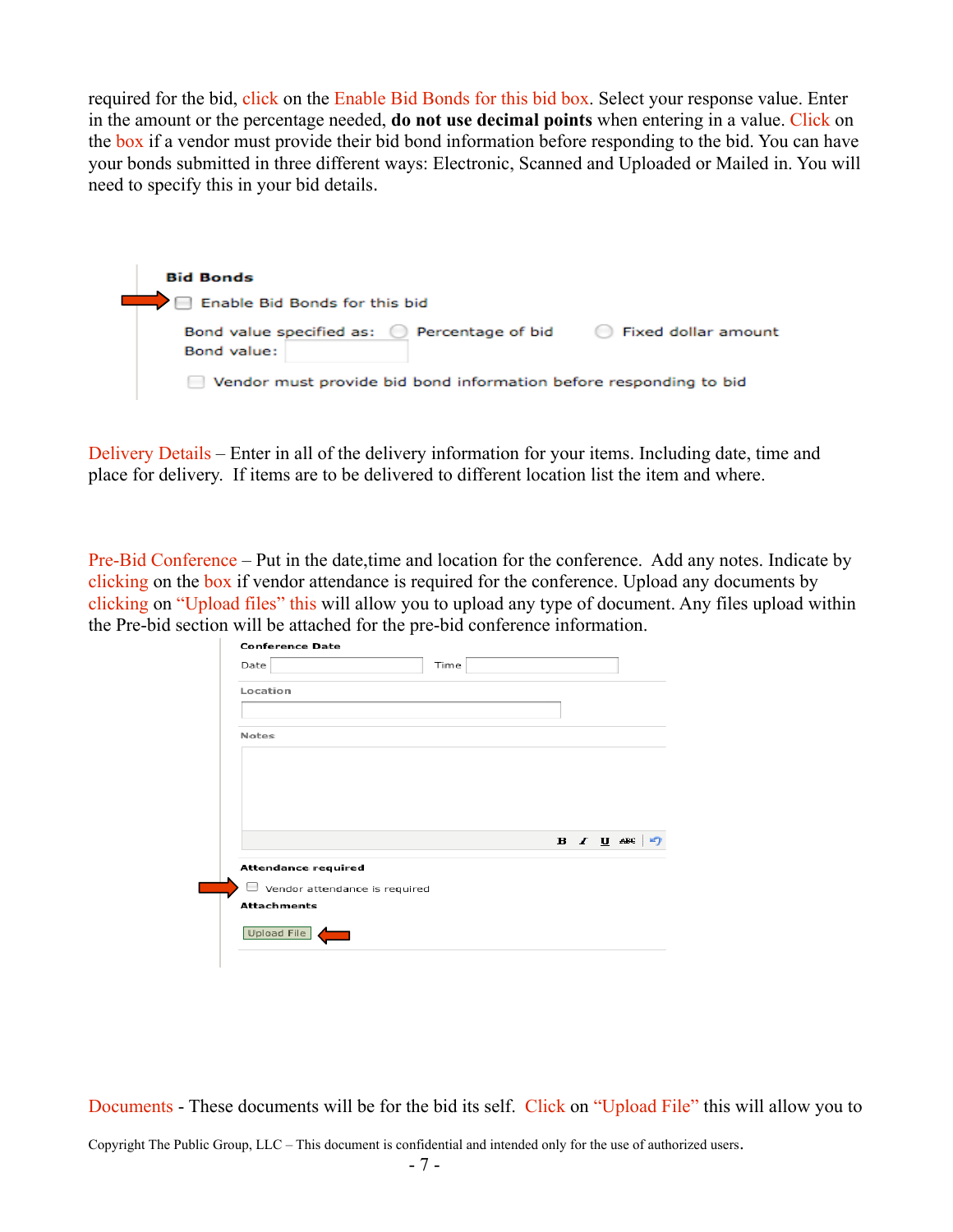upload any type of file. Or you can use the "Library Document" where stored documents and forms are held in the system for quick accesses to documents and forms.

| Documents <sup>2</sup> |                                  |                                         |                    |
|------------------------|----------------------------------|-----------------------------------------|--------------------|
|                        | File name                        | Mandatory<br><b>Acceptance/Response</b> |                    |
| Upload File            | Add uploaded document to library | $- OR -$                                | Library Document ? |

If it is mandatory for the vendors to accept your documents or fill out forms click the "Box" next to the document. The Vendors will be able to clearly see that this is mandatory. If you do not need that document in the bid click on the "Trash can."

| <b>Documents</b>                                                                                                |                                         |  |
|-----------------------------------------------------------------------------------------------------------------|-----------------------------------------|--|
| File name                                                                                                       | Mandatory<br><b>Acceptance/Response</b> |  |
| City of Midway Bid Terms and Conditions.pdf [download] (City of Midway<br>内<br><b>Bid Terms and Conditions)</b> |                                         |  |
| President.pdf [download]                                                                                        |                                         |  |

Once you have entered in all the information. Click on "Save" at the bottom of the bid.

|  | Save   Discard Changes |
|--|------------------------|
|--|------------------------|

After saving your bid you will be able to see the bid on the home page under Tasks. Here the bid will stay until released. Once released it will be moved down to Active.

Line Item Bid – is a complete electronic response.

Fill in the information start with choosing a "Bid type" and "Bid number."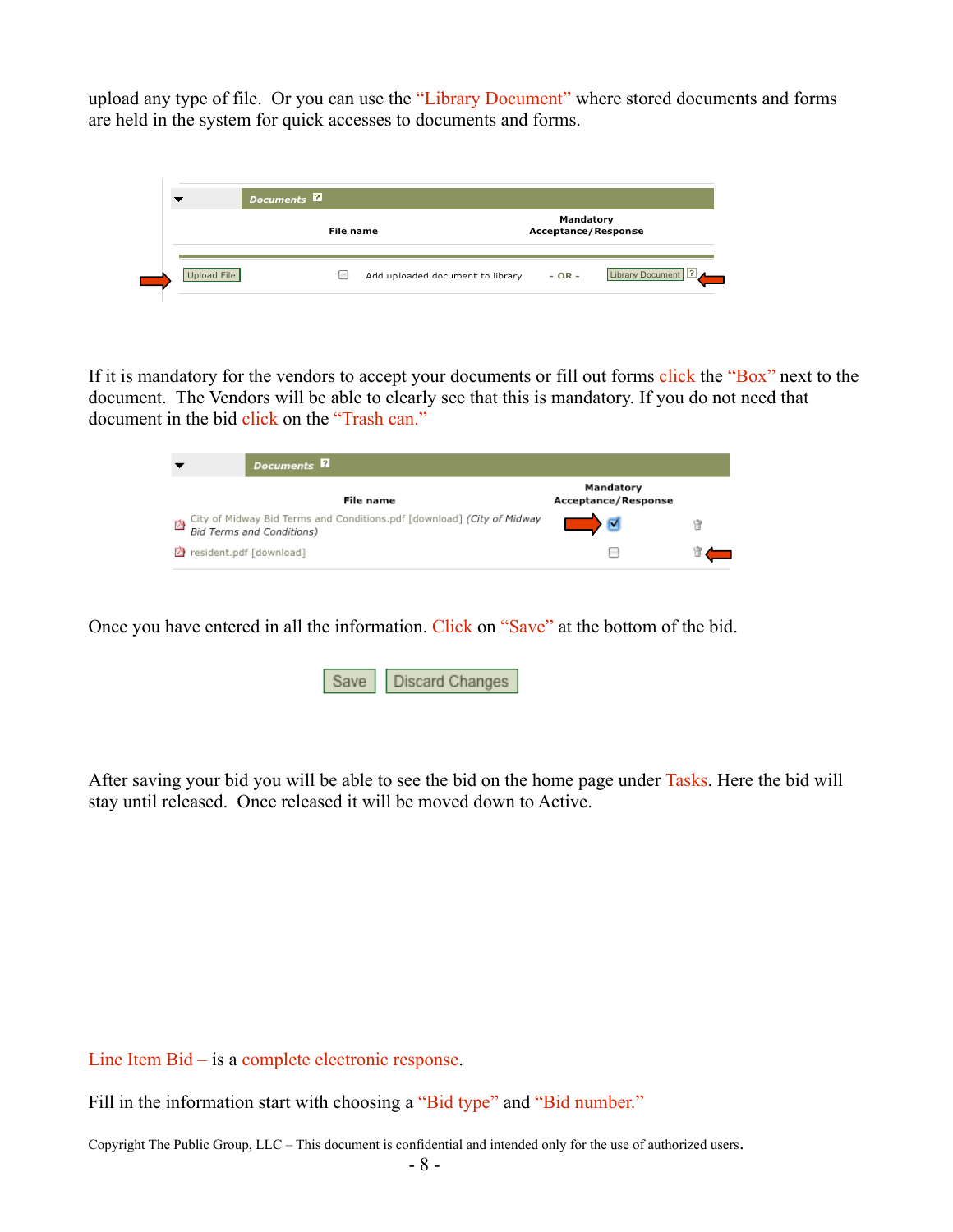| Bid type   |       |  |
|------------|-------|--|
| RFP        | Bid # |  |
| RA         |       |  |
| <b>RFB</b> |       |  |
| RFI        |       |  |
| <b>RFP</b> |       |  |
| RFQ        |       |  |

When a box is checked it means YES.

**Example** Yes, I want to use the Auto Release, meaning at listed day and time the bid is going to be released.

| ★ Start date (US/Central) |             |              |
|---------------------------|-------------|--------------|
| Date   Aug 24, 2009       | Time 7:00am | Auto Release |

No, I do not want to use the Auto Release. You will want to leave this blank.

| Start date (US/Central) |  |        |  |  |              |
|-------------------------|--|--------|--|--|--------------|
| Date                    |  | Time . |  |  | Auto Release |

Title and Description – Enter in the name and description for the bid. You can copy and paste that description.

Classification Codes – Is a key part of the bid. This is how your vendors are going to be notified of the bid. Click on "[Add Classifications]." Browse to look at all categories. Once you have found the category click on it.



This will open to a sub category. Find what you are looking for, click on that category.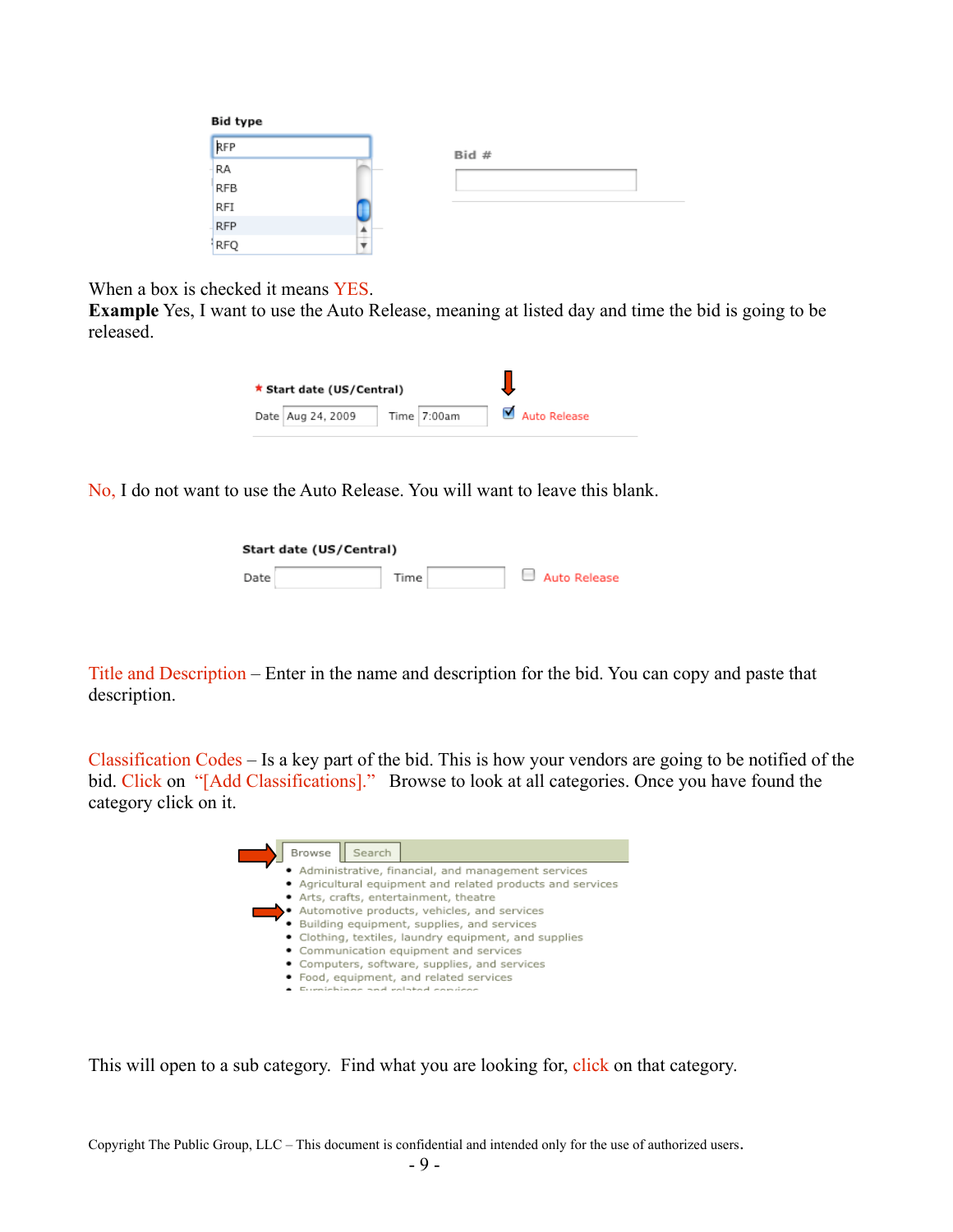

Now, you can go into detail on what you need. Click on "[Add]" at the end of each item that you want in the bid. If you don't want the item you click on in the bid click the "Trash can". This will remove the item from the bid.

| Search<br>Browse                                                        |
|-------------------------------------------------------------------------|
| • Administrative, financial, and management services                    |
| • Agricultural equipment and related products and services              |
| • Arts, crafts, entertainment, theatre                                  |
| · Automotive products, vehicles, and services                           |
| o Automotive accessories for automobiles, buses, trailers, trucks, etc. |
| ■ [055-02] Air bags, automotive                                         |
| ■ [055-04] Air conditioners and parts II                                |
| 储<br>■ [055-05] Anti-theft and security devices, automotive             |
| ■ [055-06] Automobile top carriers [Add]                                |
| ■ [055-08] Belts, safety; and child restraint systems<br>[Add]          |
| ■ [055-10] Brake adjusters                                              |

If you know the code number you are wanting, click on "Search" and enter in the code number or a key word description.

| <b>Browse</b> | Search |  |  |
|---------------|--------|--|--|
| Keyword:      |        |  |  |

Your suspended vendors will NOT receive bid notification emails whether it was sent by invitation or classification match.

Prequalified Bidders -Clicking the box will indicate that all bidders must prequalify before they can respond to this bid.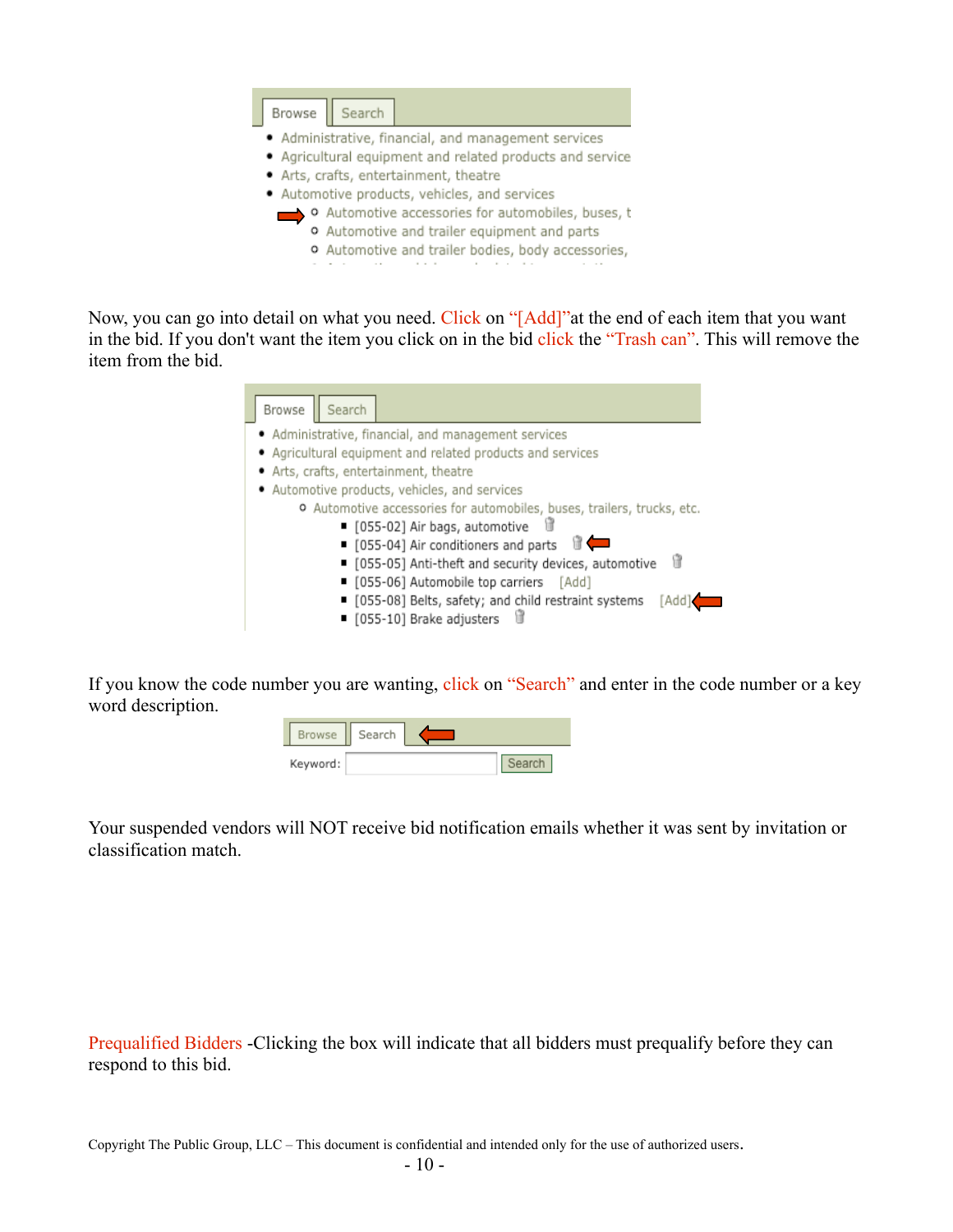

Restricted Access – This is a private bid. When using this feature you WILL NOT use classification codes. You will invite or notify selected vendors by using the vendor icon found in the on the home page once this bid is saved. Only those selected vendors will be able to view this bid.

Soliciting Department – This will allow you to attach the soliciting bid to a department. To set this up please contact your Public Purchase representative.

| <b>Soliciting Department</b> |                           |  |  |
|------------------------------|---------------------------|--|--|
|                              | Department Public Works   |  |  |
|                              | <b>Public Works</b>       |  |  |
|                              | <b>Central Purchasing</b> |  |  |

Contacts – click on "Add Contact" to see a list of all your users for Purchase. Here you will be able to add contacts to the bid.

| <b>Contacts</b> [Add Contact] |      |                          |                             |                    |
|-------------------------------|------|--------------------------|-----------------------------|--------------------|
|                               | Main | Release                  | Pregualification<br>Request | Question<br>Posted |
| John Smith                    | m    | $\overline{\phantom{a}}$ | $\overline{\phantom{a}}$    | ☑                  |

Find the new contact, click on "Select" this will add the new contact to the bid.

|  | Select   | <b>v</b> Username | ▶First Nam |
|--|----------|-------------------|------------|
|  | [Select] | bobbieboy         | Robert     |
|  | [Select] | demo              | John       |

Choose what you want the contacts to do within the bid. If you choose the wrong contact use the "Trash can" next to the name.

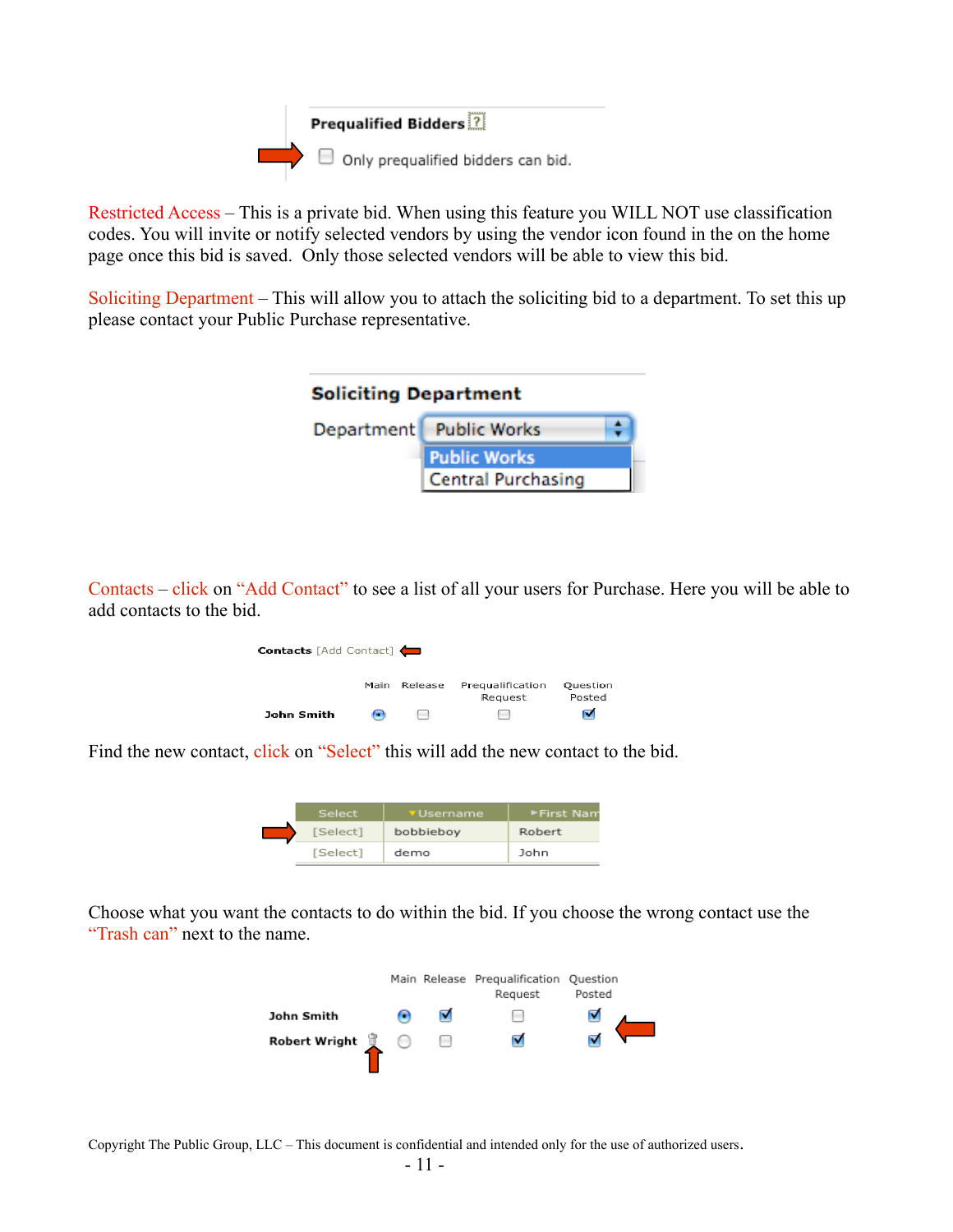Bid Bonds – If a bid bond is not required for this bid type skip over this section. If a bond is required for the bid, click on the Enable Bid Bonds for this bid box. Select your response value. Enter in the amount or the percentage needed, **do not use decimal points** when entering in a value. Click on the box if a vendor must provide their bid bond information before responding to the bid. You can have your bonds submitted in three different ways: Electronic, Scanned and Uploaded or Mailed in. You will need to specify this in your bid details.

| <b>Bid Bonds</b>                                                  |                               |
|-------------------------------------------------------------------|-------------------------------|
| Enable Bid Bonds for this bid                                     |                               |
| Bond value specified as: C Percentage of bid<br>Bond value:       | Fixed dollar amount<br>$\sim$ |
| Vendor must provide bid bond information before responding to bid |                               |

Zero Offers - Will allow the vendor to enter in a zero price for items. By clicking on the box with will turn on this feature



Delivery Details – Enter in all of the delivery information for your items. Including date, time and place for delivery. If items are to be delivered to different location list the item and where.

Pre-Bid Conference – Put in the date,time and location for the conference. Add your notes. Indicate by clicking on the box if vendor attendance is required. Upload any documents by clicking on "Upload files" this will allow you to upload any type of file. Any files upload within the Pre-bid section will be attached for the pre-bid conference information.

| <b>Conference Date</b>        |      |  |  |                      |  |
|-------------------------------|------|--|--|----------------------|--|
| Date                          | Time |  |  |                      |  |
| Location                      |      |  |  |                      |  |
|                               |      |  |  |                      |  |
| Notes                         |      |  |  |                      |  |
|                               |      |  |  |                      |  |
|                               |      |  |  |                      |  |
|                               |      |  |  |                      |  |
|                               |      |  |  |                      |  |
|                               |      |  |  | $B$ <i>I</i> $U$ ABC |  |
| <b>Attendance required</b>    |      |  |  |                      |  |
| Vendor attendance is required |      |  |  |                      |  |
| <b>Attachments</b>            |      |  |  |                      |  |
| Upload File                   |      |  |  |                      |  |

Item - When creating a Line Item bid. You have two different ways of entering in the item information. 1: Enter in the information. When ready to add the next item click on "Add Item"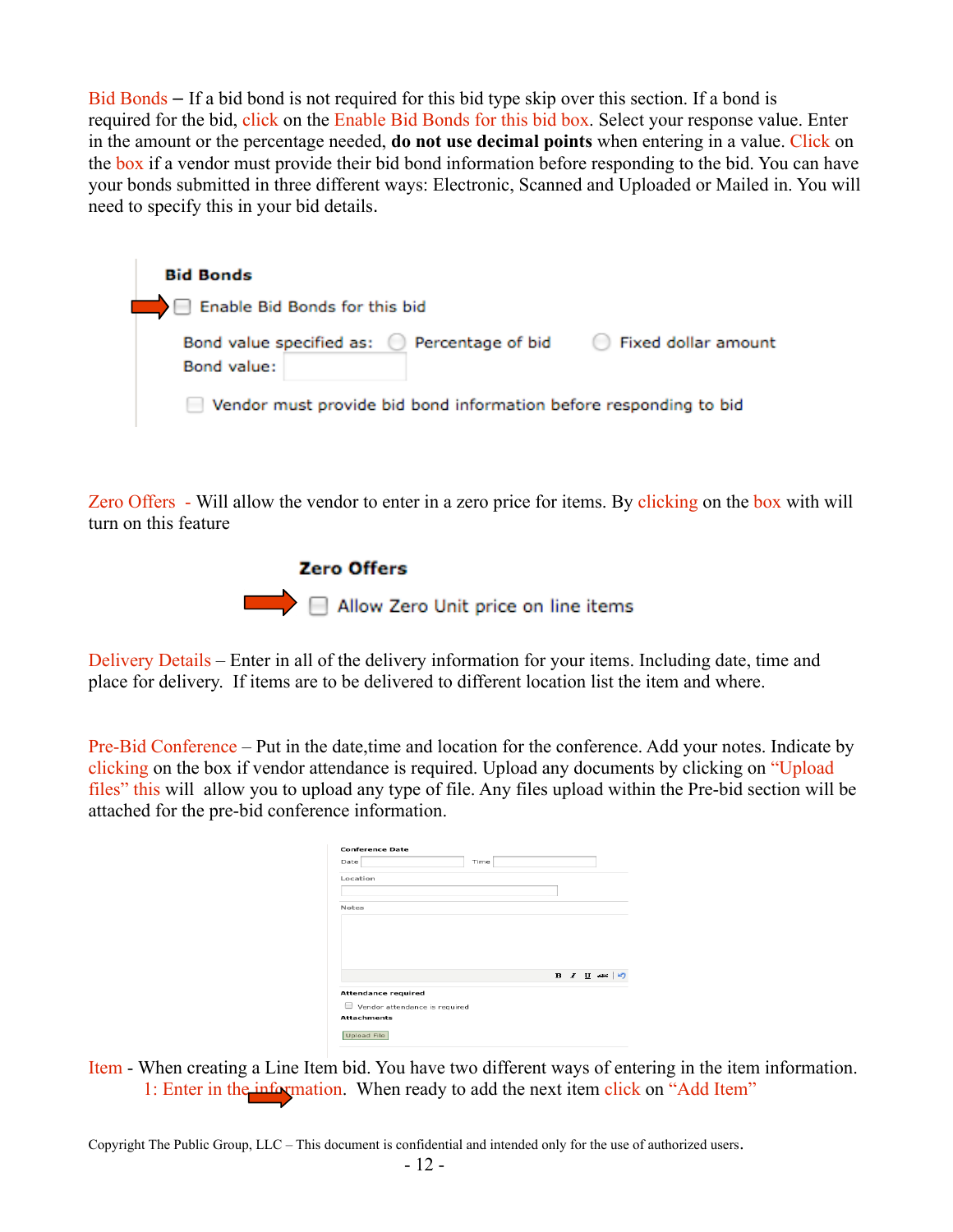| Name         |      |                                                                                |
|--------------|------|--------------------------------------------------------------------------------|
|              |      |                                                                                |
| Description  |      |                                                                                |
|              |      |                                                                                |
|              |      |                                                                                |
|              |      |                                                                                |
|              |      |                                                                                |
|              |      |                                                                                |
|              |      |                                                                                |
|              |      | <b>B</b> $I$ <b>U</b> ARC   $\heartsuit$ (N   $\heartsuit$   $\equiv$ $\equiv$ |
|              |      |                                                                                |
| Quantity     | Unit |                                                                                |
| $\mathbf{1}$ |      |                                                                                |
| Brand        |      |                                                                                |

2: You can use the Excel template by, click on Download Excel Items Template, on the right hand side of the item section. You will be able to enter as many items as you need. Make sure every field has an entry or it will not upload to the bid. You can enter as much or little information you need in the Description field.

"Upload Excel Items File". This will put all your items in the bid. Once you've found the correct Excel document, click on open or save depending on your browser.

When the vendors download the Excel document they will only be able to enter in their information, and will not be able to change the parameters.

[Download Excel Items Template] [Upload Excel Items File]

Documents - These documents will be for the bid its self. Click on "Upload File" this will allow you to upload any type of file. Or you can use the "Library Document" where stored documents and forms are held in the system for quick accesses to documents and forms.

|             | Documents <sup>2</sup>           |                                         |                    |
|-------------|----------------------------------|-----------------------------------------|--------------------|
|             | File name                        | Mandatory<br><b>Acceptance/Response</b> |                    |
| Upload File | Add uploaded document to library | $- OR -$                                | Library Document ? |

If it is mandatory for the vendors to accept your documents or fill out forms click the "Box" next to the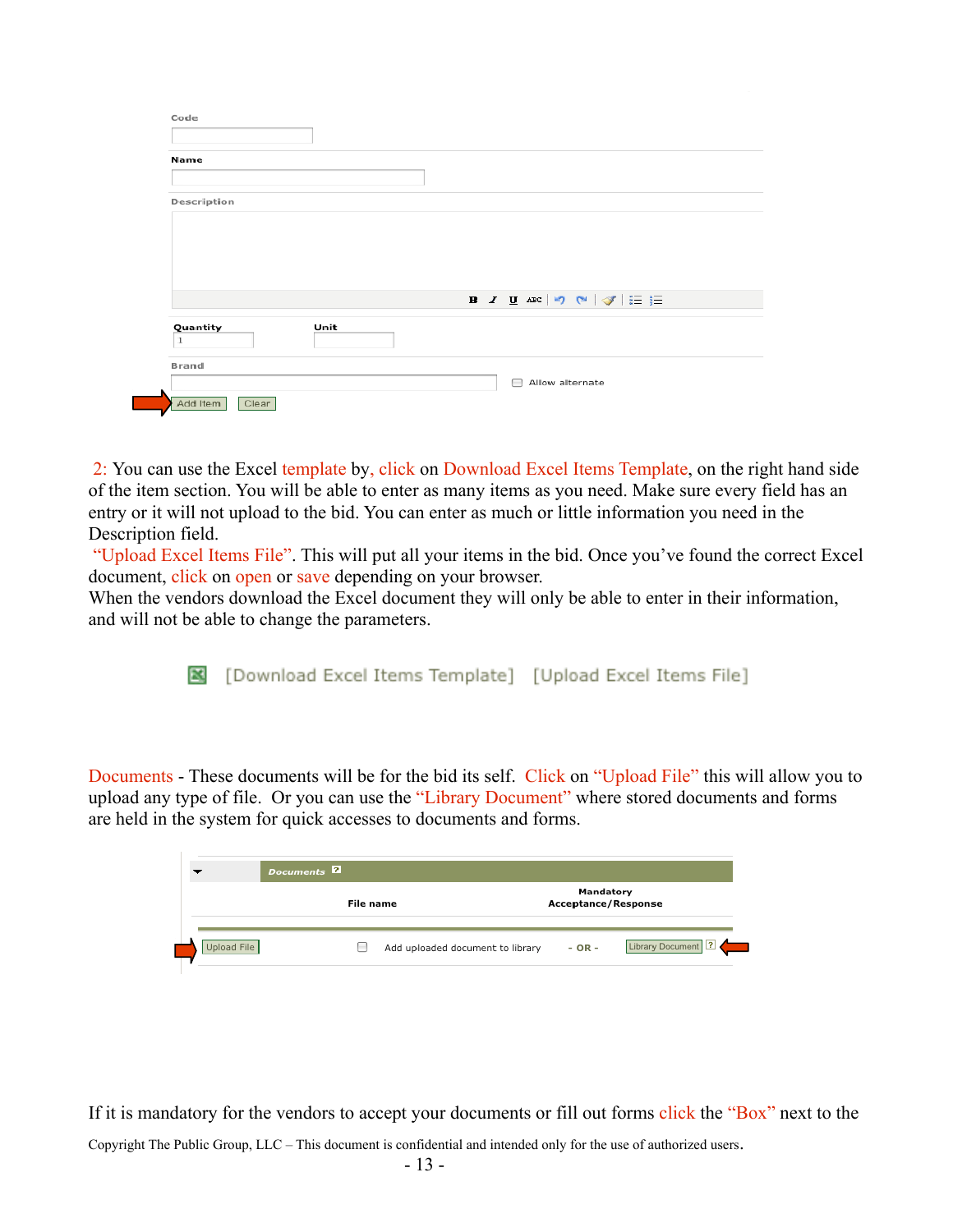document. The Vendors will be able to clearly see that this is mandatory. If you do not need that document in the bid click on the "Trash can."



Once you have entered in all the information. Click on "Save" at the bottom of the bid.



After saving your bid you will be able to see the bid on the home page under Tasks. Here the bid will stay until released. Once released it will be moved down to Active.

Quick Quotes – designed for a quick turn around, vendors can submit pricing information within an open or sealed bid format.

Starting by entering in the "Bid Number."

| <b>Bid type</b> |  |
|-----------------|--|
| QQ              |  |
| Bid #           |  |
|                 |  |

Enter in the Date you want the bid to be released. Indicate by clicking on the "Auto Release" box if you want to system to release the bid.

When a box is checked it means YES.

**Example:** Yes, I want to use the Auto Release, meaning at listed day and time the bid is going to be released.

|        | Start date (US/Central) |      |  |              |
|--------|-------------------------|------|--|--------------|
| Date i |                         | Time |  | Auto Release |

Choose when you want the auction to actually start. This can be a different date form when the bid is released.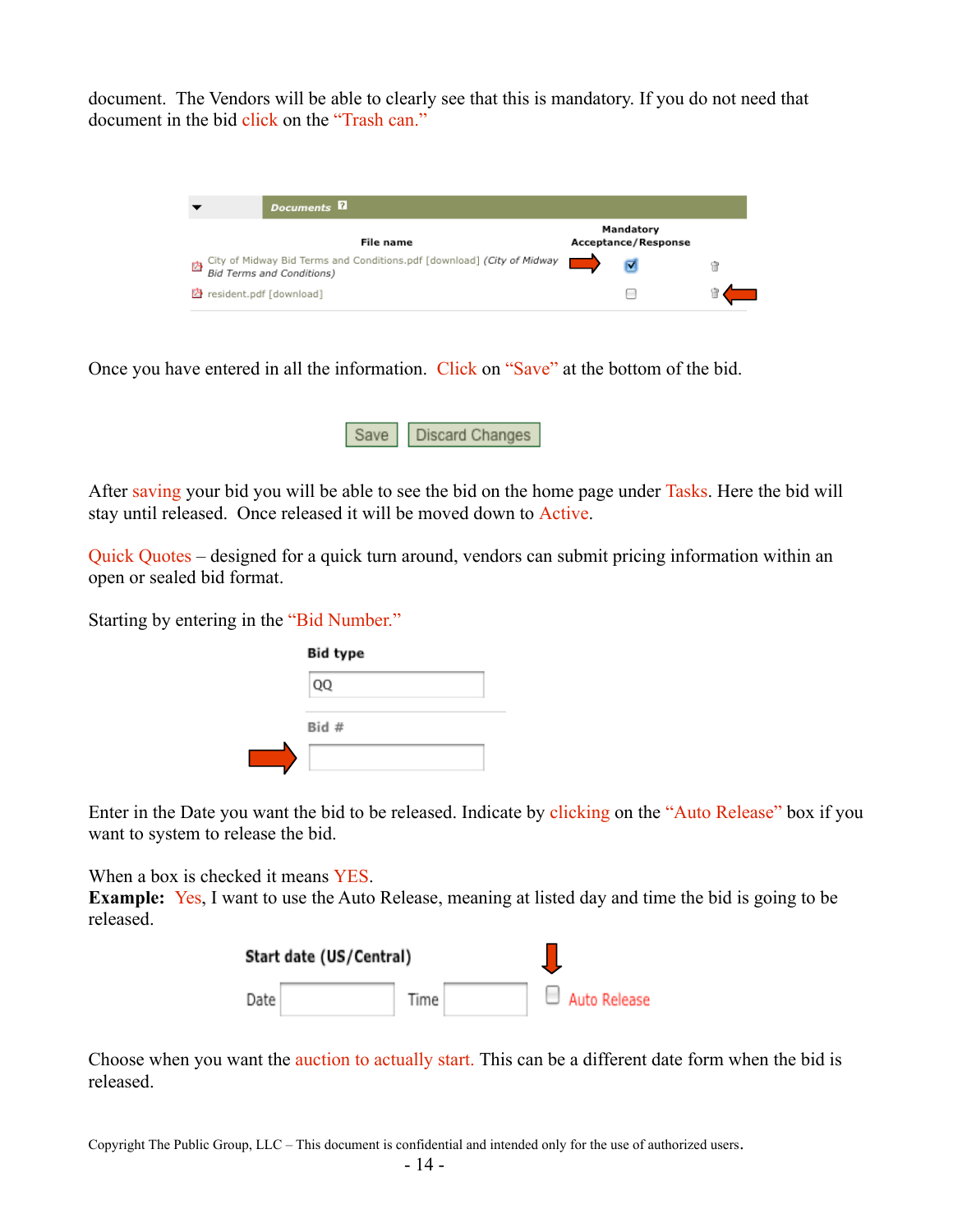| Auction Start date (US/Central) |                                               |
|---------------------------------|-----------------------------------------------|
| Auction starts on specific date | $\bullet$ Auction starts when bid is released |
| Date                            | Time                                          |

Enter in when the bid is to end.

### End date (US/Central)

| Date | Time |  |
|------|------|--|
|      |      |  |

Title and Description – Name your bid and enter a description for it. You can copy and paste that description if you already have one or write the description in.

Classification Codes – Is a key part of the bid. This is how your vendors are going to be notified of the bid. Click on "[Add Classifications]." Browse to look at all categories. Once you have found the category click on it.

| Browse<br>Search                                           |
|------------------------------------------------------------|
| • Administrative, financial, and management services       |
| • Agricultural equipment and related products and services |
| • Arts, crafts, entertainment, theatre                     |
| · Automotive products, vehicles, and services              |
| · Building equipment, supplies, and services               |
| • Clothing, textiles, laundry equipment, and supplies      |
| • Communication equipment and services                     |
| • Computers, software, supplies, and services              |
| · Food, equipment, and related services                    |
| unichings and valated convices                             |

This will open to a sub-category. Find what you are looking for, click on that category.

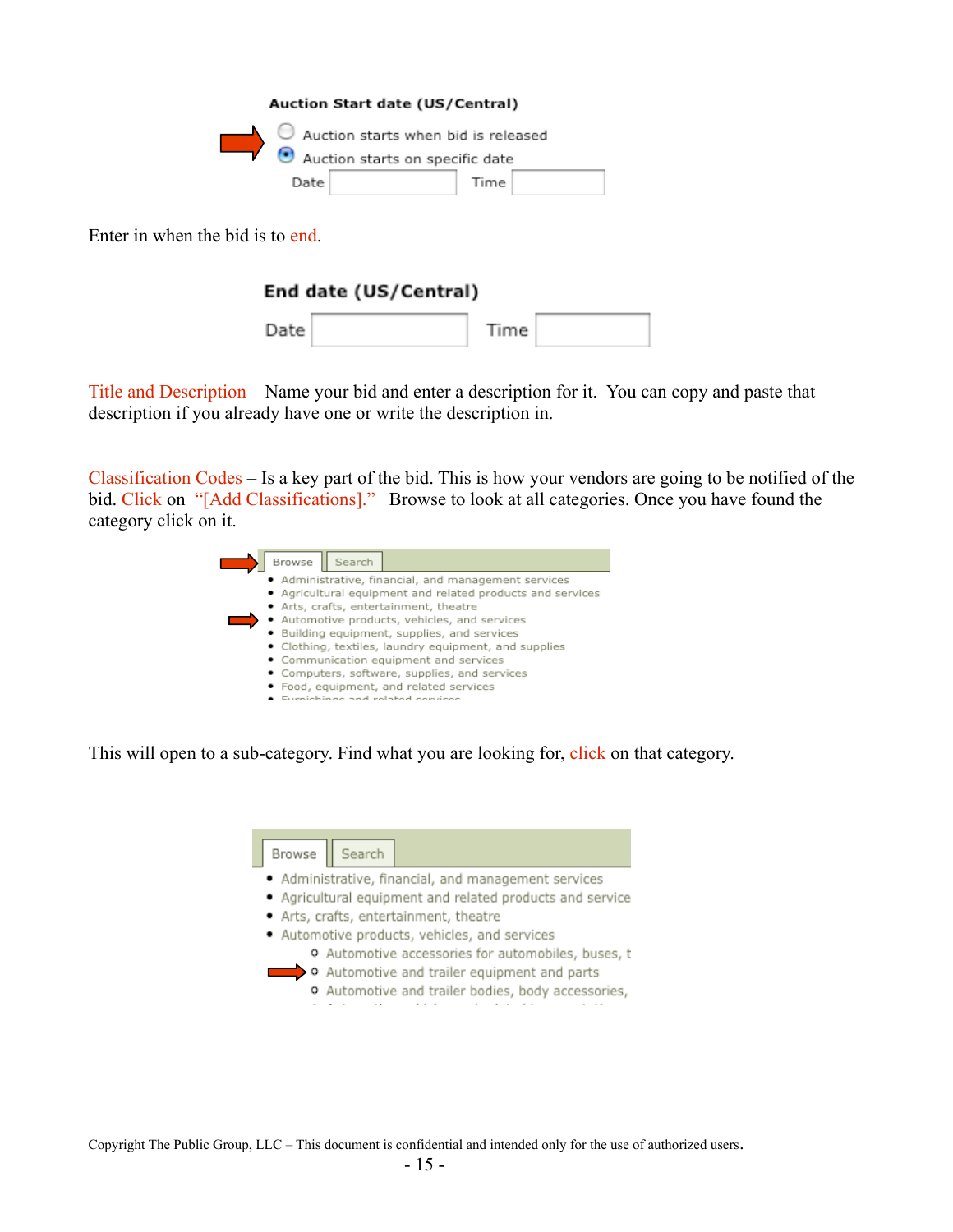Now, you can go into detail on what you need. Click on "[Add]" at the end of each item that you want in the bid. If you don't want the item you click on in the bid click the "Trash can". This will remove the item from the bid.

| Search<br>Browse                                                                             |
|----------------------------------------------------------------------------------------------|
| · Administrative, financial, and management services                                         |
| • Agricultural equipment and related products and services                                   |
| · Arts, crafts, entertainment, theatre                                                       |
| · Automotive products, vehicles, and services                                                |
| o Automotive accessories for automobiles, buses, trailers, trucks, etc.                      |
| ■ [055-02] Air bags, automotive<br>'n                                                        |
| ■ [055-04] Air conditioners and parts                                                        |
| 情<br>■ [055-05] Anti-theft and security devices, automotive                                  |
| ■ [055-06] Automobile top carriers [Add]                                                     |
| ■ [055-08] Belts, safety; and child restraint systems<br>[Add]<br>■ [055-10] Brake adjusters |

If you know the code number you are wanting, click on "Search," and enter the code number or a keyword description.

| <b>Browse</b> | Search |  |  |
|---------------|--------|--|--|
| Keyword:      |        |  |  |

Your suspended vendors will NOT receive bid notification emails whether it was sent by invitation or classification match.

Prequalified Bidders – Clicking the box will indicate that all bidders must prequalify before they can respond to this bid.



Restricted Access – This is a private bid. When using this feature you WILL NOT use classification codes. You will invite or notify selected vendors by using the vendor icon found in the on the home page once this bid is saved. Only those selected vendors will be able to view this bid.

Reverse Auction Rules – A negative number can be entered if the item price is going off of an index or table. Click on the box if you want to use this feature.

With a Reverse Auction if a vendor puts in a bid at the very last minute, the auction will be extended for 3 minutes. This can go on as long as a lower bid price has been entered. If a higher price is entered it will NOT extend the auction.

#### **Reverse Auction Rules**



 $\triangle$  Auction extension is NOT allowed.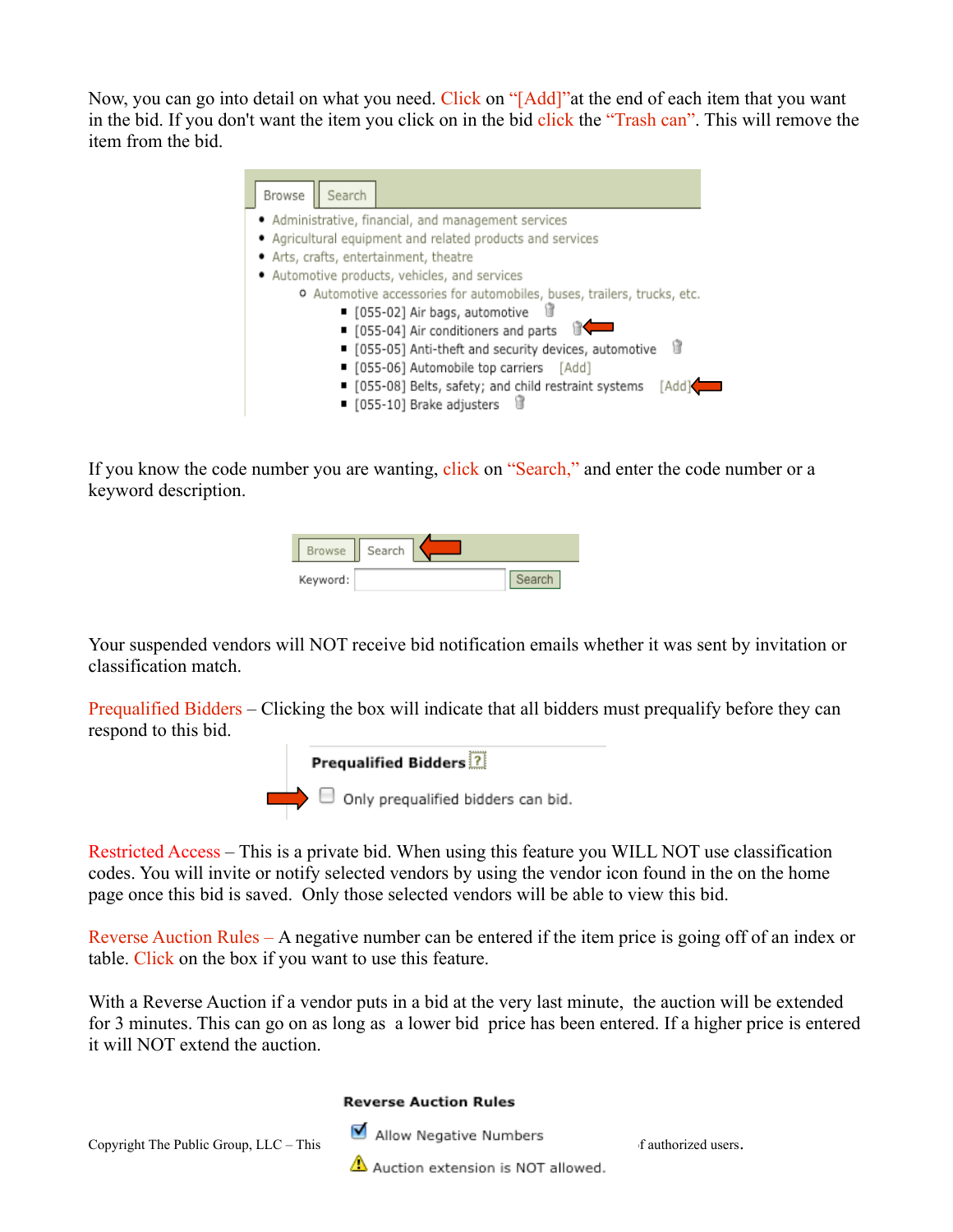Soliciting Department – This will allow you to attach the soliciting bid to a department. To set this up please contact your Public Purchase representative.

| <b>Soliciting Department</b> |                           |  |  |
|------------------------------|---------------------------|--|--|
| Department Public Works      |                           |  |  |
| <b>Public Works</b>          |                           |  |  |
|                              | <b>Central Purchasing</b> |  |  |

Contacts – click on "Add Contact" to see a list of all your users for Purchase. Here you will be able to add contacts to the bid.

| <b>Contacts</b> [Add Contact] |      |         |                             |                    |
|-------------------------------|------|---------|-----------------------------|--------------------|
|                               | Main | Release | Prequalification<br>Request | Question<br>Posted |
| John Smith                    |      |         | $\overline{\phantom{a}}$    |                    |

Find the new contact, click on "Select" this will add the new contact to the bid.

| Select   | <b>v</b> Username. | EFirst Nam |
|----------|--------------------|------------|
| [Select] | bobbieboy          | Robert     |
| [Select] | demo               | John       |

Choose what you want the contacts to do within the bid. If you choose the wrong contact use the "Trash can" next to the name.



Bid Bonds – If a bid bond is not required for this bid type skip over this section. If a bond is required for the bid, click on the Enable Bid Bonds for this bid box. Select your response value. Enter in the amount or the percentage needed, **do not use decimal points** when entering in a value. Click on

the box if a vendor must provide their bid bond information before responding to the bid. You can have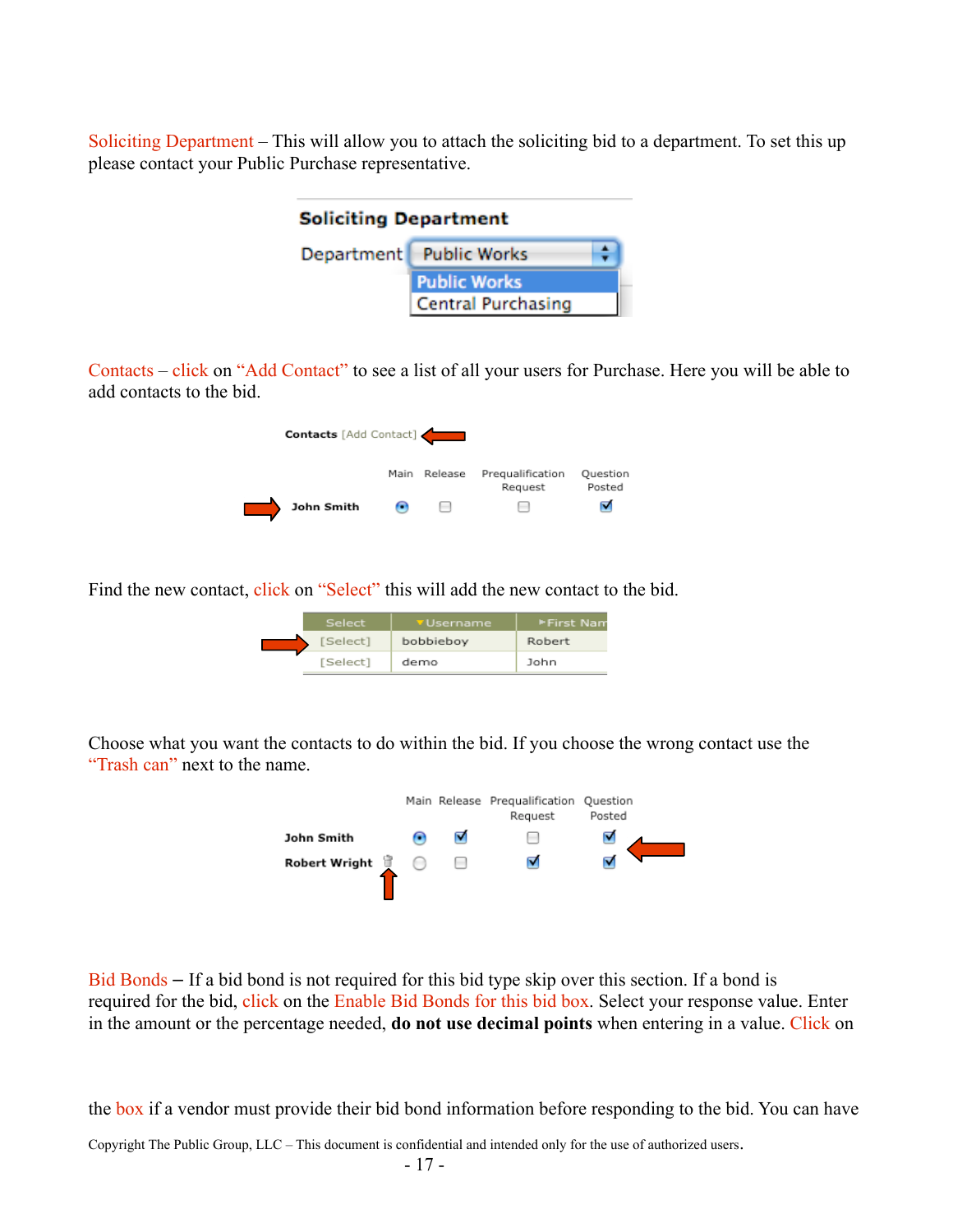your bonds submitted in three different ways: Electronic, Scanned and Uploaded or Mailed in. You will need to specify this in your bid details.

| <b>Bid Bonds</b>                                                                                 |
|--------------------------------------------------------------------------------------------------|
| Enable Bid Bonds for this bid                                                                    |
| Bond value specified as: $\bigcirc$<br>Percentage of bid<br>◯ Fixed dollar amount<br>Bond value: |
| Vendor must provide bid bond information before responding to bid                                |

Delivery Details – Enter in all of the delivery information for your items. Including date, time and place for delivery. If items are to be delivered to different location list the item and where.

> $\overline{?}$ Add Delivery Information

Pre-Bid Conference – Put in the date,time and location for the conference. Add your notes. Indicate by clicking on the box if vendor attendance is required. Upload any documents by clicking on "Upload files" this will allow you to upload any type of file. Any files upload within the Pre-bid section will be attached for the pre-bid conference information.

| Date                          | Time |                      |
|-------------------------------|------|----------------------|
| Location                      |      |                      |
| <b>Notes</b>                  |      |                      |
|                               |      |                      |
|                               |      |                      |
|                               |      |                      |
|                               |      |                      |
|                               |      | $B$ <i>I</i> $U$ ABC |
| <b>Attendance required</b>    |      |                      |
| Vendor attendance is required |      |                      |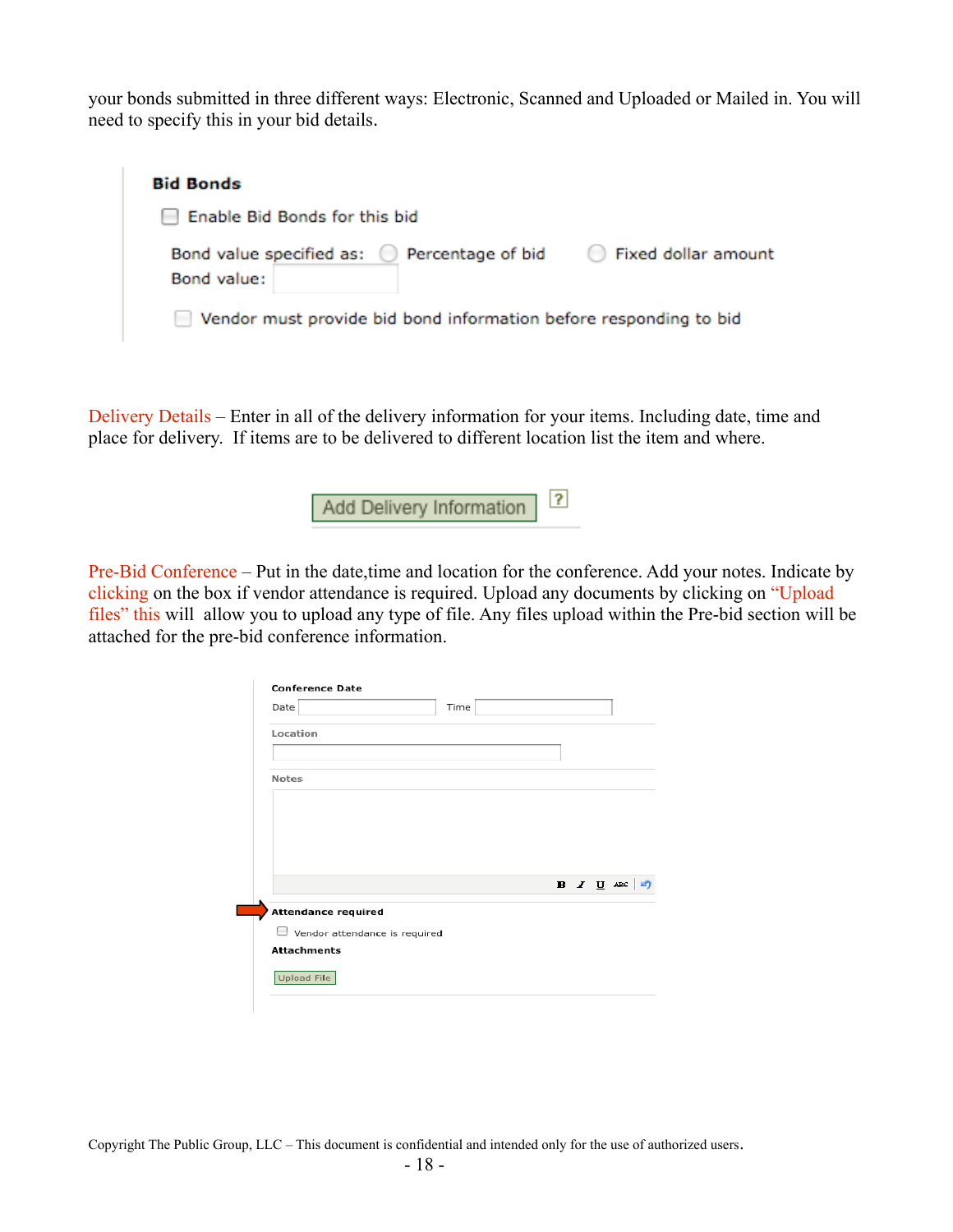Item - Fill in the detailed information for the item you are wanting. If you are going to allow alternate brads for this item, click on the box next to Allow alternate

| Code         |      |                                                                       |
|--------------|------|-----------------------------------------------------------------------|
|              |      |                                                                       |
| <b>Name</b>  |      |                                                                       |
|              |      |                                                                       |
| Description  |      |                                                                       |
|              |      |                                                                       |
|              |      |                                                                       |
|              |      |                                                                       |
|              |      |                                                                       |
|              |      | <b>B</b> $I$ <b>U</b> ABC   $\heartsuit$ (N   $\heartsuit$   $\equiv$ |
|              |      |                                                                       |
| Quantity     | Unit |                                                                       |
| $\mathbf 1$  |      |                                                                       |
|              |      |                                                                       |
| <b>Brand</b> |      | Allow alternate                                                       |
|              |      |                                                                       |

Documents - These documents will be for the bid its self. Click on "Upload File" this will take you to your system and allow you to upload any type of document. Or you can use the "Library Document".

| Documents <sup>2</sup> |  |                                         |          |                  |
|------------------------|--|-----------------------------------------|----------|------------------|
| File name              |  | Mandatory<br><b>Acceptance/Response</b> |          |                  |
| Upload File            |  | Add uploaded document to library        | $- OR -$ | Library Document |

If it is mandatory for the vendors to accept your documents or fill out forms click the "Box" next to the document. The Vendors will be able to clearly see that this is mandatory. If you no longer need that document in the bid click on the "Trash can."

|   | Documents <sup>2</sup>                                                                                     |                                         |  |
|---|------------------------------------------------------------------------------------------------------------|-----------------------------------------|--|
|   | File name                                                                                                  | Mandatory<br><b>Acceptance/Response</b> |  |
| 內 | City of Midway Bid Terms and Conditions.pdf [download] (City of Midway<br><b>Bid Terms and Conditions)</b> |                                         |  |
|   | ■ resident.pdf [download]                                                                                  |                                         |  |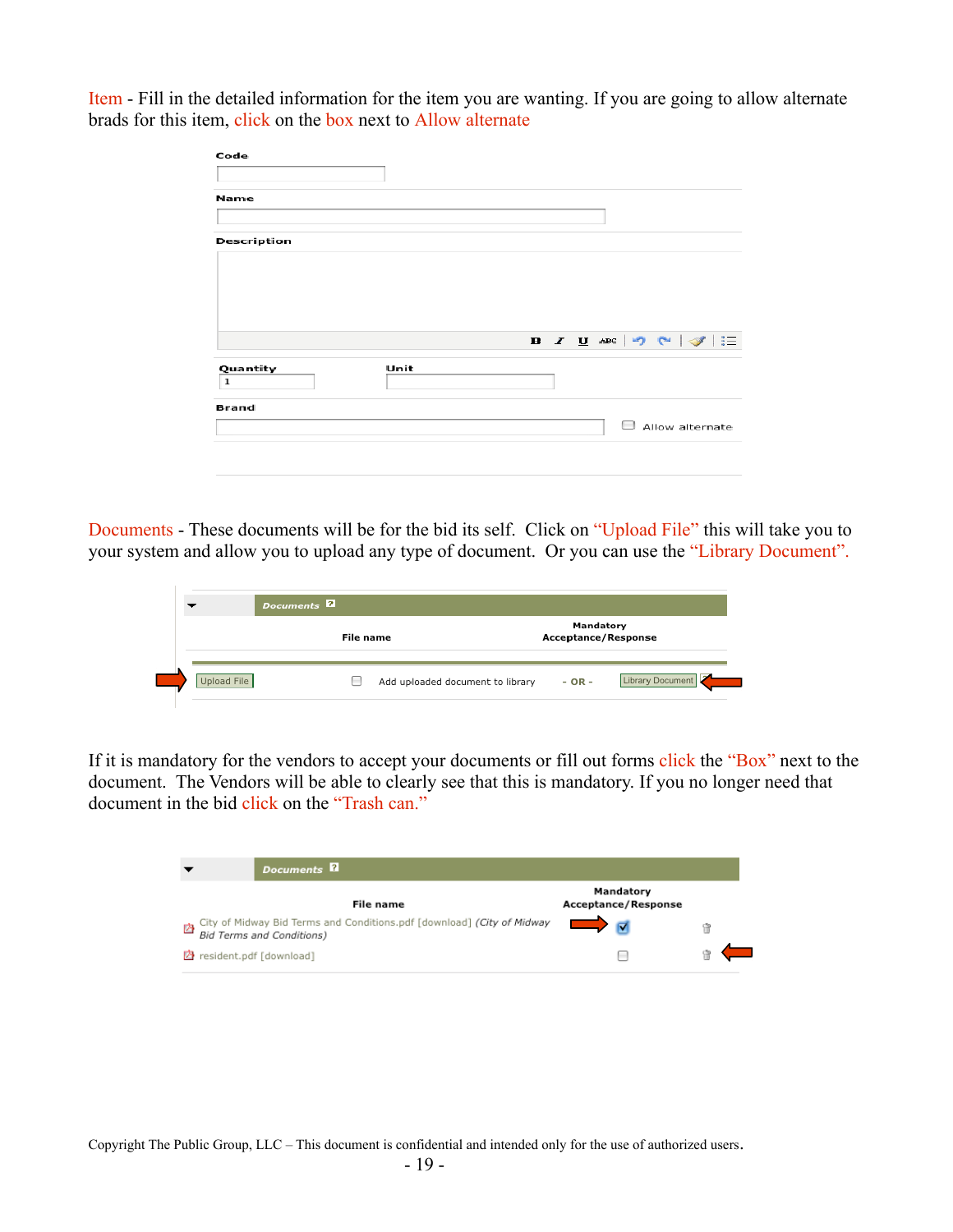Once you have entered in the information click on "Save" at the bottom of the bid.

Save | Discard Changes

After saving your bid you will be able to see the bid on the home page under Tasks. Here the bid will stay until released. Once released it will be moved down to Active.

Reverse Auction – These are open bids were vendors compete to offer the lowest prices.

Start by entering in the Bid number.

| <b>Bid type</b> |  |  |  |
|-----------------|--|--|--|
| RA              |  |  |  |
| Bid#            |  |  |  |
|                 |  |  |  |

Enter in the Date you want the bid to be released. Indicate by clicking on the "Auto Release" box if you want to system to release the bid.

When a box is checked it means YES.

**Example:** Yes, I want to use the Auto Release, meaning at listed day and time the bid is going to be released.

| Start date (US/Central) |      |  |                     |
|-------------------------|------|--|---------------------|
| Date                    | Time |  | $\Box$ Auto Release |

Choose when you want the auction to actuality start, this can be a different date form when the bid is released.

| Auction Start date (US/Central) |                                     |  |  |  |  |  |
|---------------------------------|-------------------------------------|--|--|--|--|--|
|                                 | Auction starts when bid is released |  |  |  |  |  |
|                                 | Auction starts on specific date     |  |  |  |  |  |
| Date<br>Time                    |                                     |  |  |  |  |  |

Enter the end date for the bid.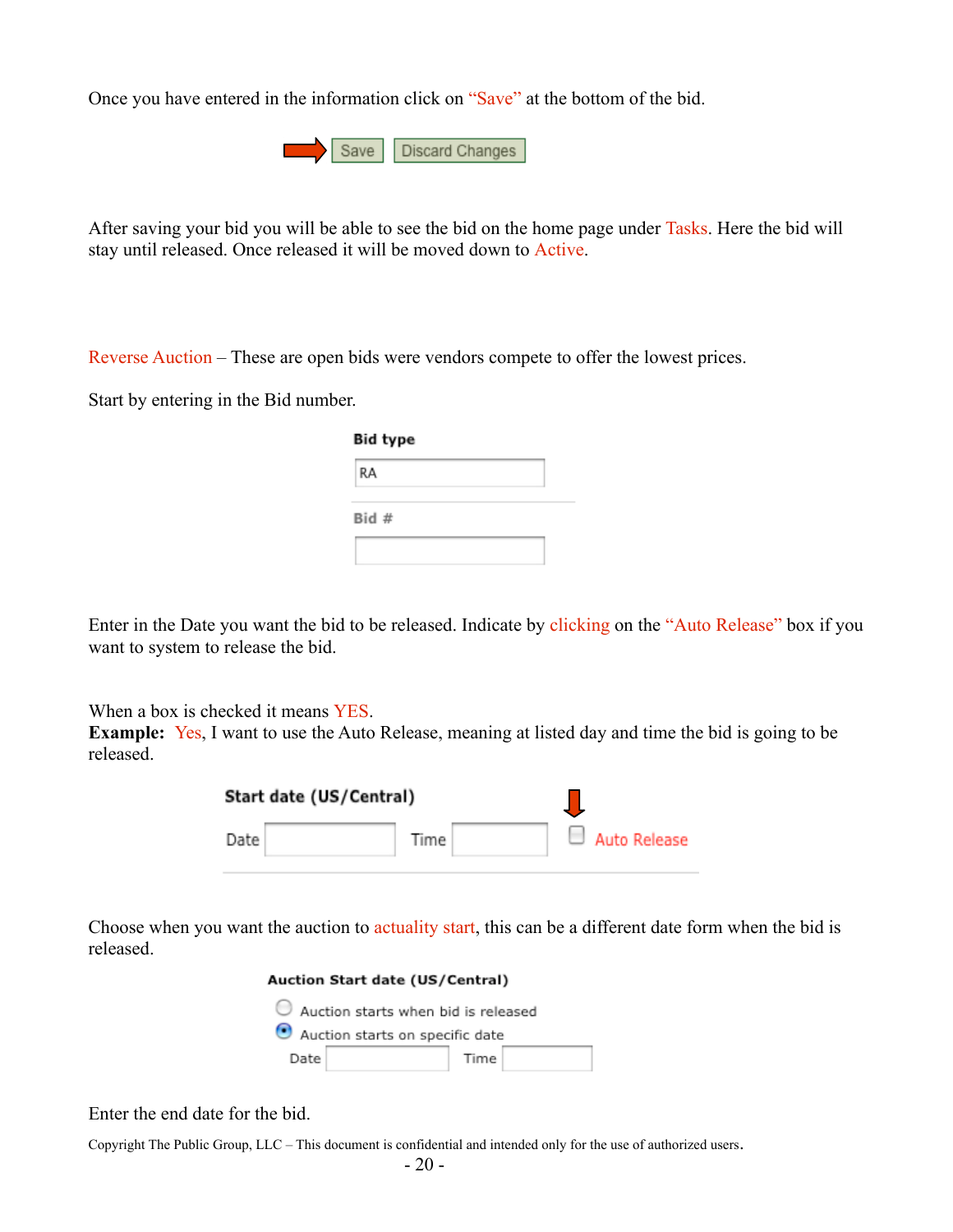|      | End date (US/Central) |      |  |
|------|-----------------------|------|--|
| Date |                       | Time |  |

Title and Description – Name your bid and enter a description for the bid. You can copy and paste that description if you already have one or write the description in.

Classification Codes – This is how your vendors are going to be notified. Click on "[Add Classifications]" Browse to look at all categories.

| Browse<br>Search                                           |
|------------------------------------------------------------|
| • Administrative, financial, and management services       |
| • Agricultural equipment and related products and services |
| • Arts, crafts, entertainment, theatre                     |
| Automotive products, vehicles, and services                |
| · Building equipment, supplies, and services               |
| • Clothing, textiles, laundry equipment, and supplies      |
| • Communication equipment and services                     |
| • Computers, software, supplies, and services              |
| · Food, equipment, and related services                    |
| $\bullet$ Europic bin as part valated semigrap             |

This will open to a sub category. Find what you are looking for, click on that category.

| Browse<br>Search                              |                                                           |
|-----------------------------------------------|-----------------------------------------------------------|
|                                               | • Administrative, financial, and management services      |
|                                               | • Agricultural equipment and related products and service |
| · Arts, crafts, entertainment, theatre        |                                                           |
| · Automotive products, vehicles, and services |                                                           |
|                                               | o Automotive accessories for automobiles, buses, t        |
|                                               | o Automotive and trailer equipment and parts              |
|                                               | o Automotive and trailer bodies, body accessories,        |
|                                               |                                                           |

Now, you can go into detail on what you need. Click on "[Add]" at the end of each item that you want in the bid. If you don't want the item you click on in the bid click the "Trash can". This will remove the item from the bid.

| Search<br>Browse                                                               |
|--------------------------------------------------------------------------------|
| • Administrative, financial, and management services                           |
| • Agricultural equipment and related products and services                     |
| • Arts, crafts, entertainment, theatre                                         |
| • Automotive products, vehicles, and services                                  |
| <b>O</b> Automotive accessories for automobiles, buses, trailers, trucks, etc. |
| ■ [055-02] Air bags, automotive                                                |
| ■ [055-04] Air conditioners and parts<br>'n                                    |
| ■ [055-05] Anti-theft and security devices, automotive                         |
| • [055-06] Automobile top carriers [Add]                                       |
| • [055-08] Belts, safety; and child restraint systems<br>[Add]                 |
| ■ [055-10] Brake adjusters                                                     |

If you know what classification number click on "Search" and enter in the code number or a key word description.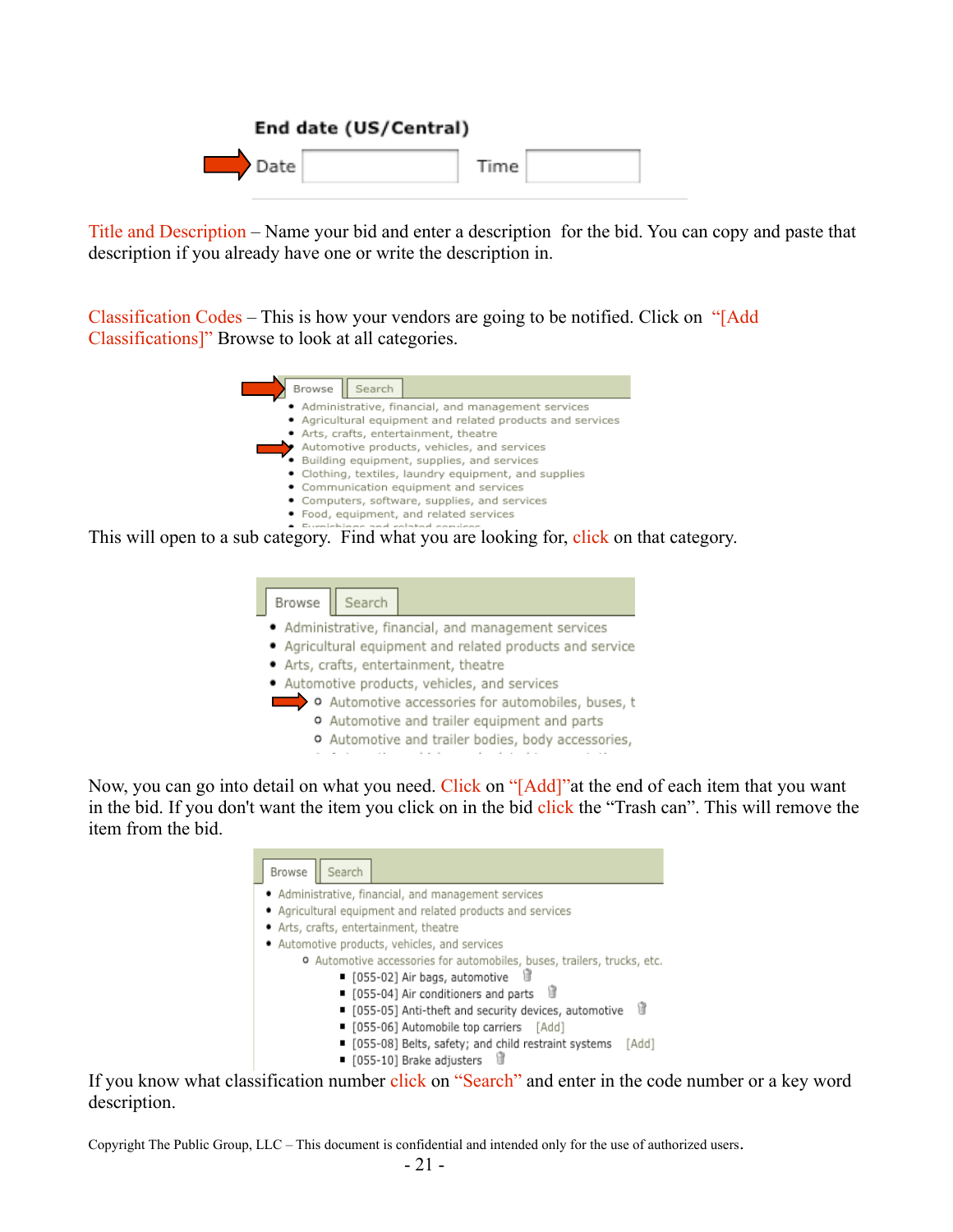| Browse   | Search |  |
|----------|--------|--|
| Keyword: |        |  |

Your suspended vendors will NOT receive bid notification emails whether it was sent by invitation or classification match.

Prequalified Bidders - Clicking the box will indicate that all bidders must be prequalify before they can respond to this bid.



Restricted Access – This is a private bid. When using this feature you WILL NOT use classification codes. You will invite or notify selected vendors by using the vendor icon found in the on the home page once this bid is saved. Only those selected vendors will be able to view this bid.

Reverse Auction Rules - A negative number can be entered if the item price is going off of an index or table. Click on the box if you want to use this feature.

With a Reverse Auction if a vendor puts in a bid at the very last minute, the auction will be extended for 3 minutes. This can go on as long as a lower bid price has been entered. If a higher price is entered it will NOT extend the auction.



Soliciting Department – This will allow you to attach the soliciting bid to a department. To set this up please contact your Public Purchase representative.

| <b>Soliciting Department</b> |                           |  |  |  |
|------------------------------|---------------------------|--|--|--|
|                              | Department Public Works   |  |  |  |
|                              | <b>Public Works</b>       |  |  |  |
|                              | <b>Central Purchasing</b> |  |  |  |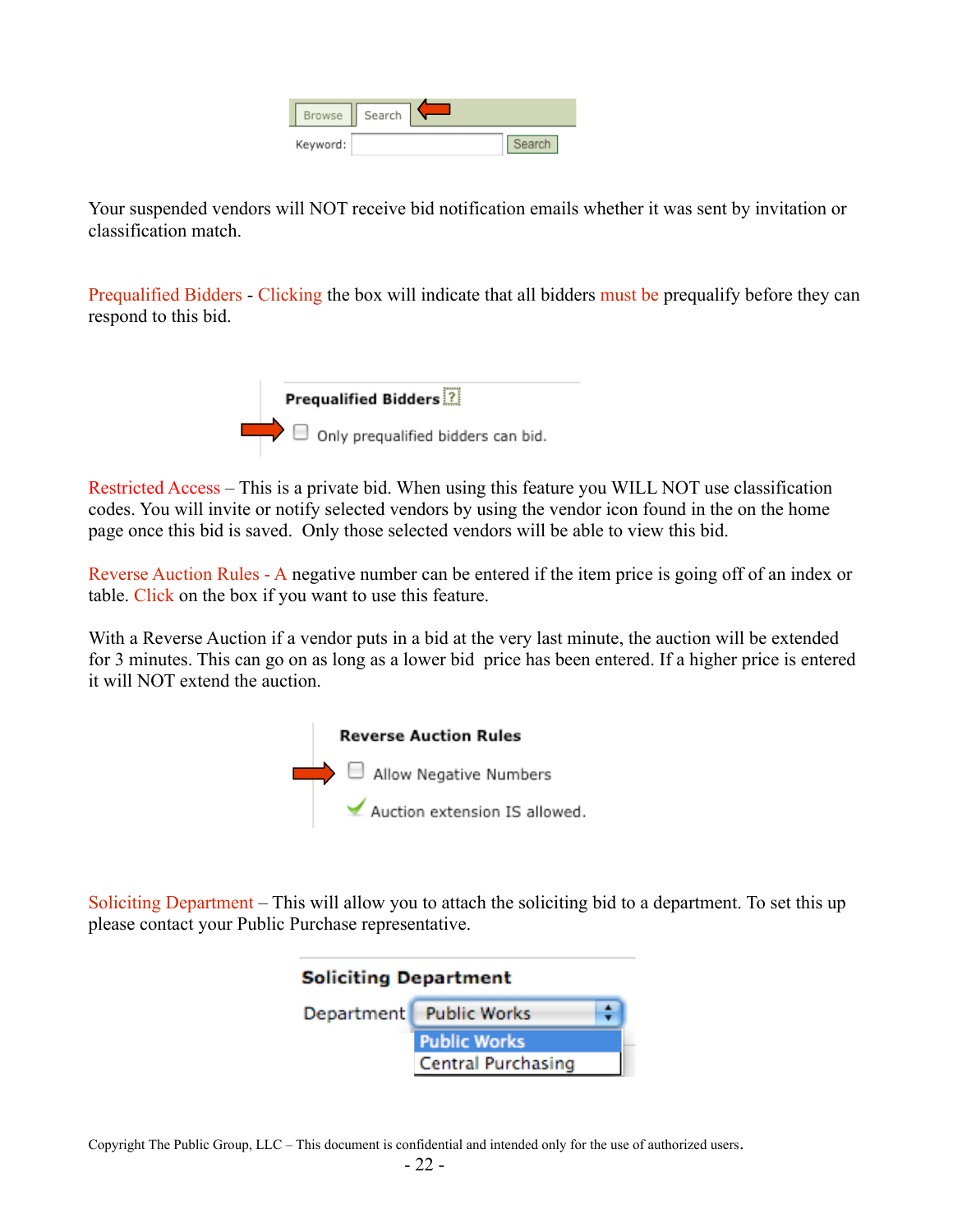Contacts – click on "Add Contact" to see a list of all your users for Purchase. You will be able to add contacts for the bid.

| <b>Contacts</b> [Add Contact] |      |                          |                             |                    |
|-------------------------------|------|--------------------------|-----------------------------|--------------------|
|                               | Main | Release                  | Prequalification<br>Request | Question<br>Posted |
| John Smith                    |      | $\overline{\phantom{a}}$ |                             |                    |

Click on what you want the contacts to do within the bid.

|                      |                          | Main Release Prequalification Question<br>Request | Posted |
|----------------------|--------------------------|---------------------------------------------------|--------|
| John Smith           | ▿                        | m                                                 | ⊽      |
| Robert Wright $\Box$ | $\overline{\phantom{a}}$ | ⊽                                                 | ⊽      |

Bid Bonds – If a bid bond is not required for this bid type skip over this section. If a bond is required for the bid, click on the Enable Bid Bonds for this bid box. Select your response value. Enter in the amount or the percentage needed, **do not use decimal points** when entering in a value. Click on the box if a vendor must provide their bid bond information before responding to the bid. You can have your bonds submitted in three different ways: Electronic, Scanned and Uploaded or Mailed in. You will need to specify this in your bid details.

| <b>Bid Bonds</b>                                                  |                     |
|-------------------------------------------------------------------|---------------------|
| Enable Bid Bonds for this bid                                     |                     |
| Bond value specified as: ( ) Percentage of bid<br>Bond value:     | Fixed dollar amount |
| Vendor must provide bid bond information before responding to bid |                     |

Delivery Details – Enter in all of the delivery information for your items including date of delivery time and place.

| Add Delivery Information ? |  |  |
|----------------------------|--|--|
|----------------------------|--|--|

Pre-Bid Conference – Put in the date,time and location for the conference. Add your notes. Indicate by clicking on the box if vendor attendance is required. Upload any documents by clicking on "Upload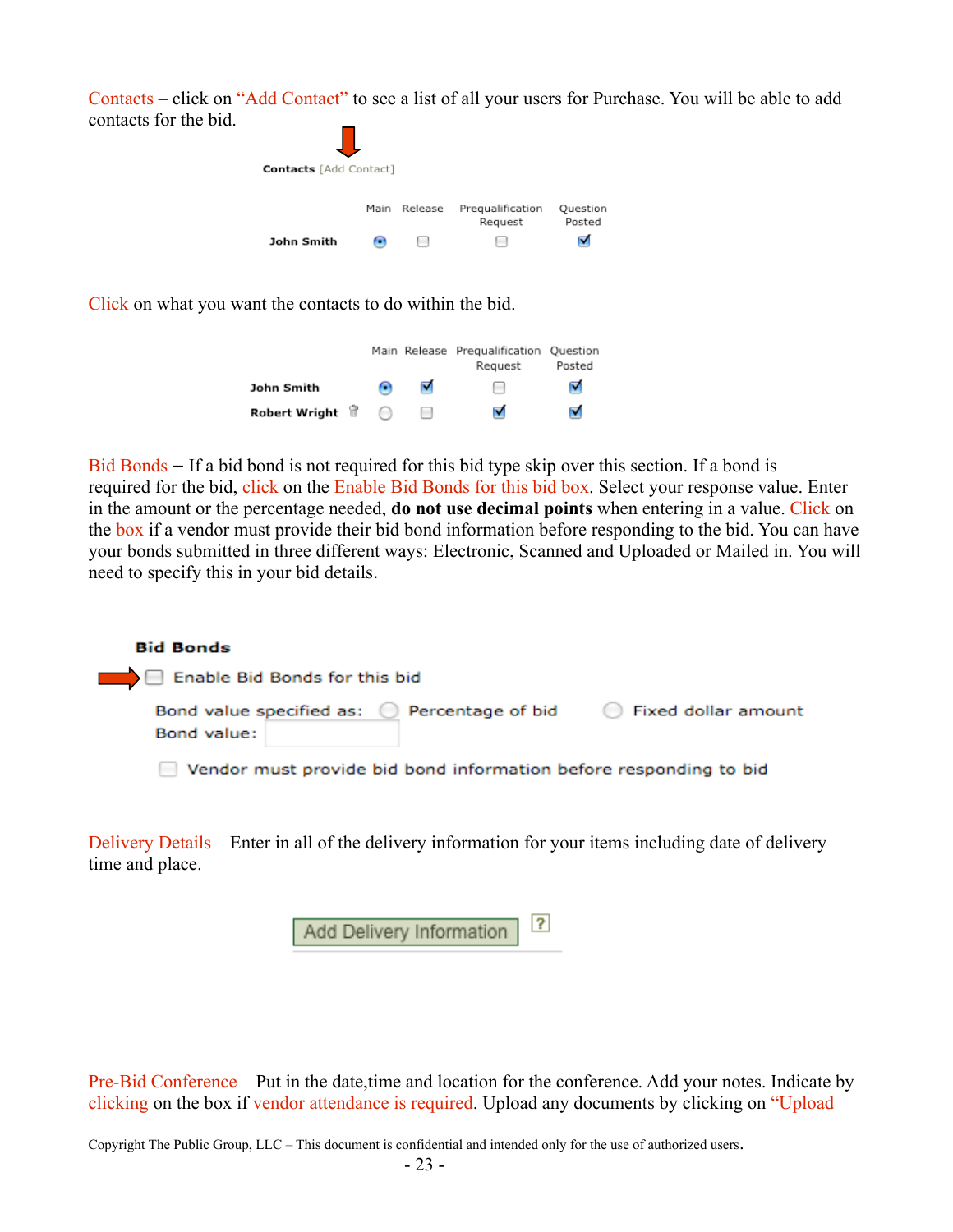files" this will allow you to upload any type of file. Any files upload within the Pre-bid section will be attached for the pre-bid conference information.

Item - Fill in the detailed information for the item you are wanting. If you are going to allow alternate brads for this item, click on the box next to "Allow alternate".

| Code          |      |                                               |
|---------------|------|-----------------------------------------------|
| <b>Name</b>   |      |                                               |
| Description   |      |                                               |
|               |      |                                               |
|               |      |                                               |
|               |      | <b>B</b> $I$ <b>U</b> ABC $ \Psi  \ll  \Psi $ |
| Quantity<br>1 | Unit |                                               |
| <b>Brand</b>  |      |                                               |
|               |      | Allow alternate                               |

Documents - These documents will be for the bid. Click on "Upload File" this will take you to your